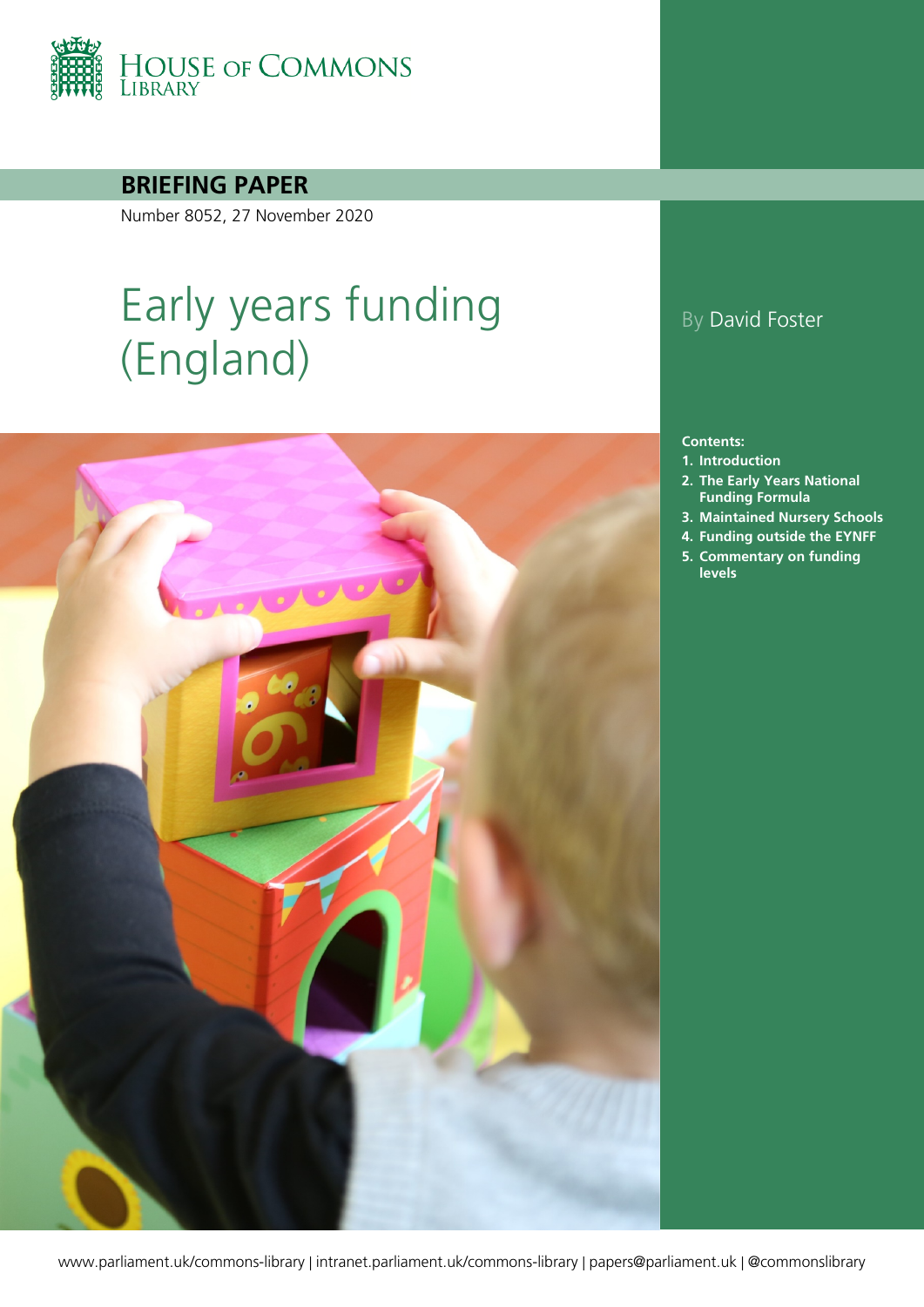## **Contents**

| <b>Summary</b>                                                                                                                                                                                          | 3                                                                               |
|---------------------------------------------------------------------------------------------------------------------------------------------------------------------------------------------------------|---------------------------------------------------------------------------------|
| Introduction                                                                                                                                                                                            | 5                                                                               |
| The Early Years National Funding Formula<br>Introduction<br>Funding from Department for Education to local authorities<br>Funding of childcare providers by local authorities<br>Minimum pass-through   | 6<br>6<br>6<br>$\overline{7}$<br>$\overline{7}$                                 |
| Funding rates since 2017-18<br>2017-18<br>2018-19 and 2019-20<br>2020-21<br>2021-22                                                                                                                     | $\,8\,$<br>9<br>9<br>10<br>10<br>10                                             |
| <b>Maintained Nursery Schools</b><br>Funding for 2020-21<br>Funding for 2021-22                                                                                                                         | 11<br>12<br>12                                                                  |
| <b>Funding outside the EYNFF</b><br>Funding for disadvantaged two-year-olds<br><b>Disability Access Fund</b><br>Early Years Pupil Premium<br>Coronavirus: financial support                             | 14<br>14<br>15<br>15<br>16                                                      |
| <b>Commentary on funding levels</b><br>Pre-coronavirus outbreak<br>Impact of coronavirus outbreak<br>Financial sustainability of providers<br>Government support<br>DfE's 2019 provider finances report | 17<br>17<br>18<br>18<br>20<br>20<br>21                                          |
|                                                                                                                                                                                                         | Setting a local funding formula<br>IFS 2020 annual report on education spending |

Cover page image copyright [Child playing in nursery](https://pixabay.com/photos/nursery-child-mother-school-2114173/) / image cropped. Licensed under [Pixabay](https://pixabay.com/service/license/) License - no copyright required.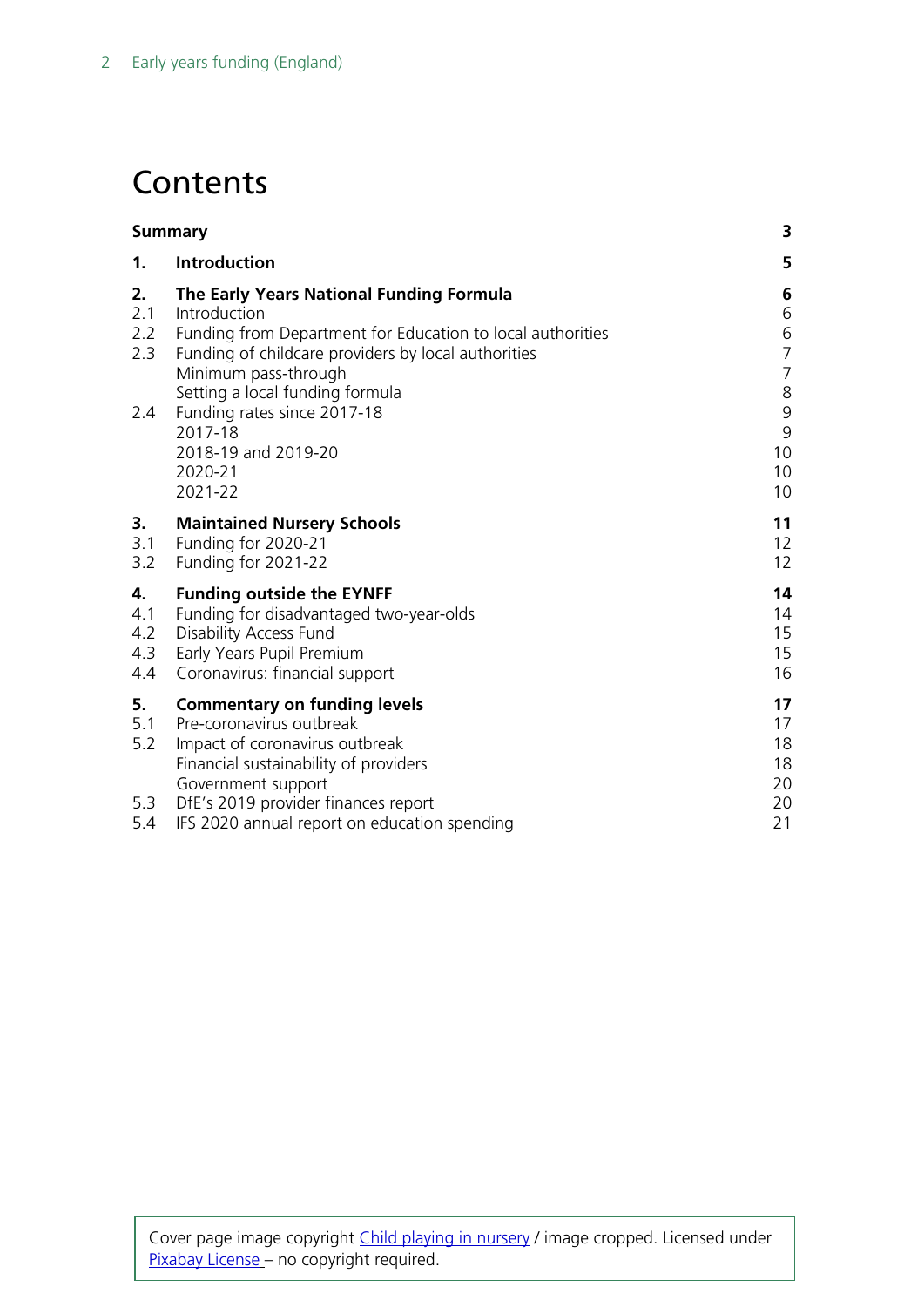## <span id="page-2-0"></span>Summary

This House of Commons Library Briefing provides a short overview of early years funding in England since the introduction of the new national early years funding formula from 2017-18. More detailed background information on the introduction of the formula is available in Library Briefing 8050, [New early years funding formula from 2017-18,](https://commonslibrary.parliament.uk/research-briefings/cbp-8050/)  [including maintained nursery schools \(England\).](https://commonslibrary.parliament.uk/research-briefings/cbp-8050/)

#### How the Government funds early years provision

The majority of Government funding for early years providers in England is delivered via the three childcare entitlements:

- 15 hours universal entitlement for all three and four-year-olds.
- 15 hours for disadvantaged two-year-olds.
- Extended 30 hours entitlement for three and four-years-olds of eligible working parents.

Funding for the entitlements is included in the Early Years Block of each local authority's Dedicated Schools Grant (DSG). Additional Government funding for disadvantaged children (Early Years Pupil Premium) and children with additional needs (Disability Access Fund) is also included in the Early Years Block, along with additional funding for maintained nursery schools.

In 2020-21, the early years block was worth around £3.7 billion.

### Early Years National Funding Formula

Government funding for the 15 hours universal entitlement and the 30 hours extended entitlement is determined using the early years national funding formula (EYNFF), which was introduced alongside the 30 hours extended entitlement in 2017. The formula determines the hourly per-child funding rate that each local authority is paid in respect of the two entitlements. In 2020-21, around £3.2 billion was allocated in respect of the two entitlements.

Local authorities are responsible for determining the actual hourly rate paid to early years providers in their area using a locally determined funding formula (they may also retain some of their funding for central administration costs). However, there are several requirements on how local authorities are able to allocate funding to providers (for example, applying a universal base rate for all their childcare providers in their three and four-year-olds funding formula).

### EYNFF funding rates since 2017-18

When the EYNFF was introduced, the Government provided additional funding to increase the average hourly funding rate from £4.56 in 2016-17 to £4.94 in 2017-18. No major changes were made to the hourly funding rates in 2018-19 and 2019-20. For 2020-21, the Government said it would use additional funding announced at the Spending Round 2019 to increase the hourly funding rate for the 3 and 4 year old entitlement by 8p "in the vast majority of areas".

At the [2020 Spending Review,](https://www.gov.uk/government/publications/spending-review-2020-documents) the Government announced that it would provide "£44 million for early years education in 2021-22 to increase the hourly rate paid to childcare providers for the government's free hours offer." At the time of writing, it had not been announced how the funding rates paid to local authorities would be changed as a result of the extra funding.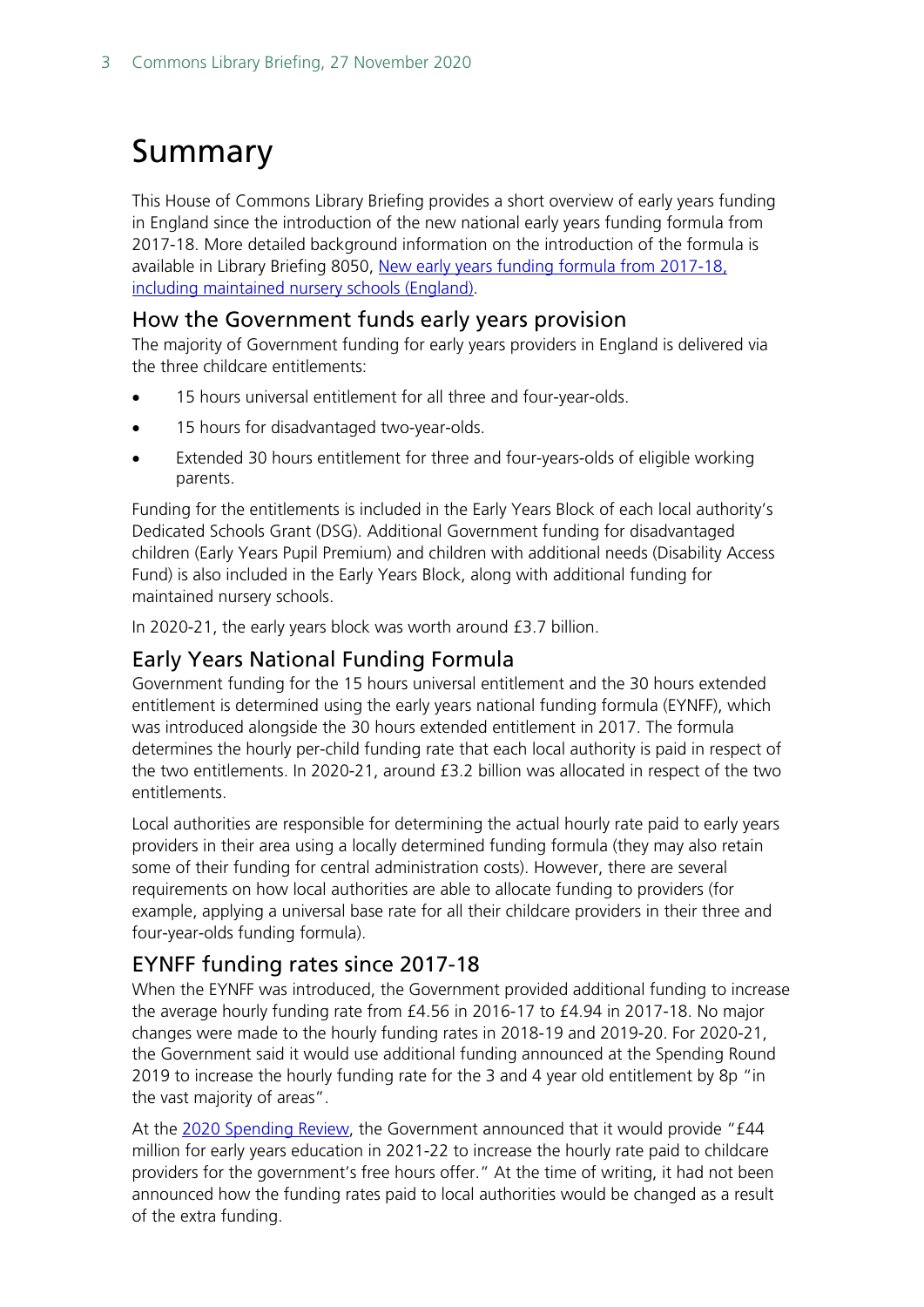### Funding for maintained nursery schools

Like other early years settings, maintained nursery schools (MNS) receive funding from central government (via their local authority) for the three childcare entitlements. However, in recognition of the higher costs faced by MNS compared to other early years providers (e.g. the requirement to employ a headteacher and qualified teachers), since the introduction of the EYNFF in 2017-18 the Government has provided additional supplementary funding to MNS. This supplementary funding was initially intended to last for two years only but has been subsequently extended and is currently committed up to the end of 2021-22 financial year. Around £60 million of supplementary funding will be provided in 2021-22.

Further information on other funding provided outside of the EYNFF is provided in section 4 of this briefing.

### Financial support during coronavirus outbreak

The Government has announced a range of measures aimed at supporting the early years sector financially during the coronavirus outbreak, including, but not limited to, continuing to pay funding to local authorities for the early education entitlements during any periods of closures, and basing early years funding for local authorities for autumn term 2020 on pre-coronavirus levels of attendance.

### Funding levels and providers' financial sustainability

Representatives of childcare providers were contending prior to the coronavirus outbreak that early years funding was not sufficient to cover the increasing costs of provision, including, for example, increases in the national living wage. The coronavirus outbreak has impacted financially on the early years sector, including because of enforced closures during the national lockdown and lower levels of attendance since then, and due to the costs of infection prevention and control measures. This has added to concerns about the financial sustainability of providers.

An October 2020 Department for Education report on the [finances of early years providers](https://www.gov.uk/government/publications/providers-finances-survey-of-childcare-and-ey-providers-2019) in 2019 (i.e. before the coronavirus outbreak), found that the mean income-to-cost-ratio (total weekly income divided by total weekly cost) for all providers was 1.42 in 2019 (1.37 for all providers excluding childminders). It also found, however, that the median incometo-cost ratio (the middle observation when providers are ranked from lowest to highest) was 0.99, indicating that half of providers were around or below the breakeven point where total costs equal total income.

In its [2020 annual report on education spending in England,](https://www.ifs.org.uk/publications/15150) the Institute for Fiscal Studies stated that real terms spending per hour on the 3 and 4 year old entitlements has been falling since 2017-18 and in 2019-20 stood at the same level as in 2016-17. It added that "most local authorities are due to see another small drop in real-terms hourly funding rates in 2020–21, though the impact of this on providers will be dwarfed by the financial consequences of COVID-19."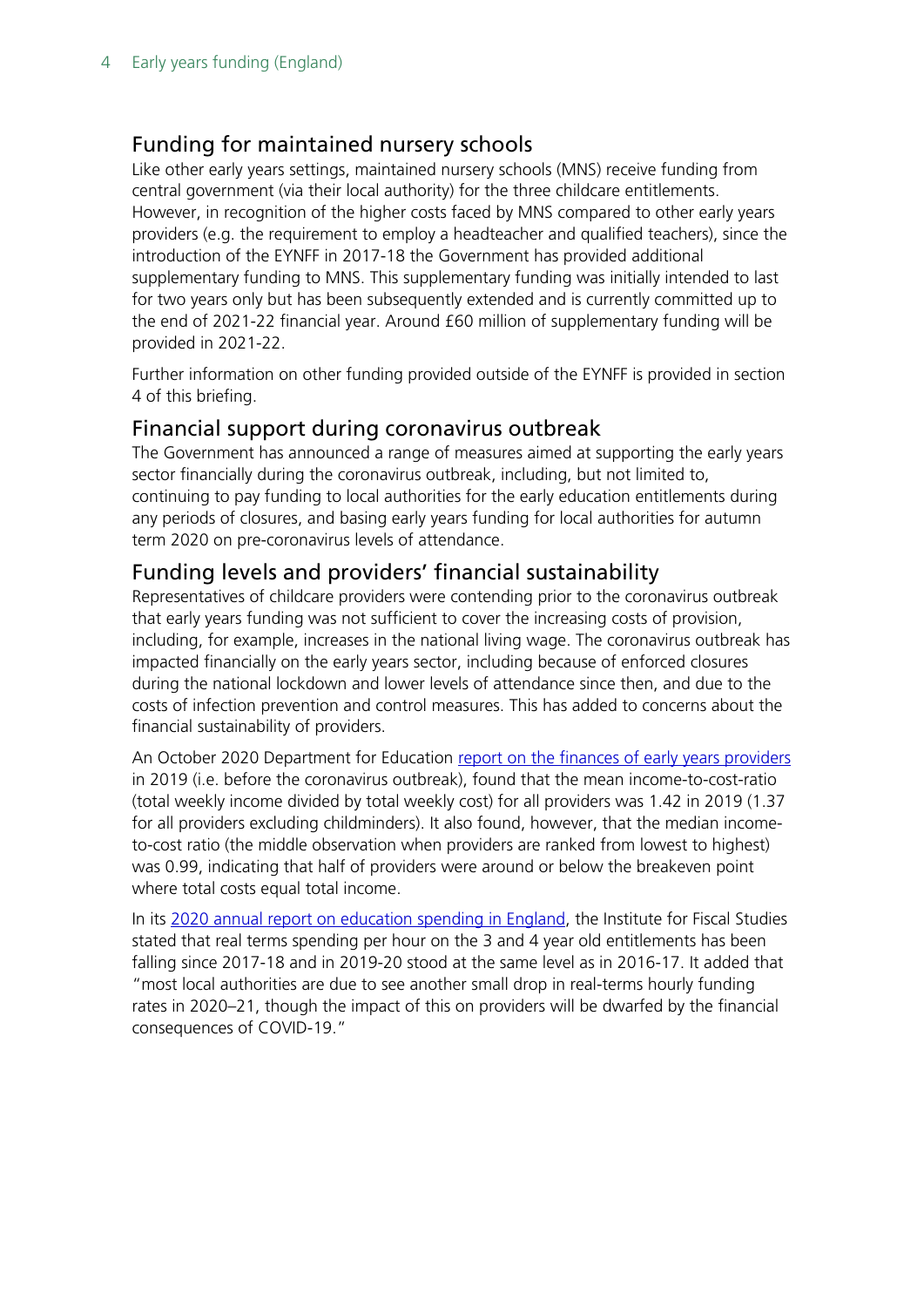## <span id="page-4-0"></span>1. Introduction

The majority of Government funding for early years providers in England is delivered via three childcare entitlements:

- **15 hours universal entitlement for three and four-year-olds**: all three and four year olds are entitled to 570 hours of Government-funded childcare a year, often taken as 15 hours a week for 38 weeks of the year (and often referred to as "15 hours of free childcare"). The entitlement is universal and applies irrespective of parent income.<sup>[1](#page-4-1)</sup>
- **15 hours entitlement for disadvantaged two-year-olds:**  introduced under the Coalition Government, some two-year-olds are eligible for "15 hours" of free childcare if certain conditions are met – e.g. if their parents are in receipt of specified benefits, if they are a looked after child, or if they have an Education, Health and Care Plan.[2](#page-4-2)
- **Extended 30 hours entitlement:** introduced in September 2017, some three and four-year-olds qualify for a further 570 hours of funded childcare on top of the "15 hours of free childcare". This, together with the universal entitlement, is commonly taken as 30 hours over 38 weeks (and often referred to as "30 hours of free childcare"). Only three and four-year-olds from working households and certain other households specified in regulations qualify for the extended entitlement.<sup>[3](#page-4-3)</sup>

Funding for the three above entitlements is included in the Early Years Block of each local authority's Dedicated Schools Grant (DSG). Additional Government funding for disadvantaged children (Early Years Pupil Premium) and children with additional needs (Disability Access Fund) is also included in the Early Years Block, along with supplementary funding for maintained nursery schools.<sup>[4](#page-4-4)</sup> In 2020-21, the Early Years Block was worth around £3.7 billion.<sup>[5](#page-4-5)</sup>

Although the DSG itself is ring-fenced (and there are limits on the amount of money that can be moved out of the Schools Block), local authorities can determine how much to allocate to early years as a whole, and the funding rate paid to individual providers.

Local authority early years block allocations for [2017-18,](https://www.gov.uk/government/publications/dedicated-schools-grant-dsg-2017-to-2018) [2018-19;](https://www.gov.uk/government/publications/dedicated-schools-grant-dsg-2018-to-2019) [2019-20](https://www.gov.uk/government/publications/dedicated-schools-grant-dsg-2019-to-2020) and [2020-21,](https://www.gov.uk/government/publications/dedicated-schools-grant-dsg-2020-to-2021) are available on Gov.uk.

The Government also provides funding indirectly to the early years sector via the support it provides to parents with childcare costs – for example, via Tax Free Childcare and through the benefits system. Further information on this support is available in a separate briefing: [8054 Childcare: support with costs \(England\),](https://commonslibrary.parliament.uk/research-briefings/cbp-8054/) 9 March 2020.

<span id="page-4-1"></span><sup>&</sup>lt;sup>1</sup> [15 hours free childcare for 3 and 4-year olds,](https://www.gov.uk/help-with-childcare-costs/free-childcare-and-education-for-2-to-4-year-olds) Gov.uk. All webpages last accessed 25 November 2020 unless stated.

<span id="page-4-2"></span>[Free education and childcare for 2-year-olds,](https://www.gov.uk/help-with-childcare-costs/free-childcare-2-year-olds) Gov.uk.

<span id="page-4-3"></span>[<sup>30</sup> hours free childcare,](https://www.gov.uk/30-hours-free-childcare) Gov.uk, .

<span id="page-4-4"></span><sup>4</sup> [Get extra funding for your early years provider,](https://www.gov.uk/get-extra-early-years-funding) Gov.uk.

<span id="page-4-5"></span><sup>&</sup>lt;sup>5</sup> Education and Skills Funding Agency (ESFA), Dedicated schools grant (DSG): 2020 to [2021,](https://www.gov.uk/government/publications/dedicated-schools-grant-dsg-2020-to-2021) 16 November 2020.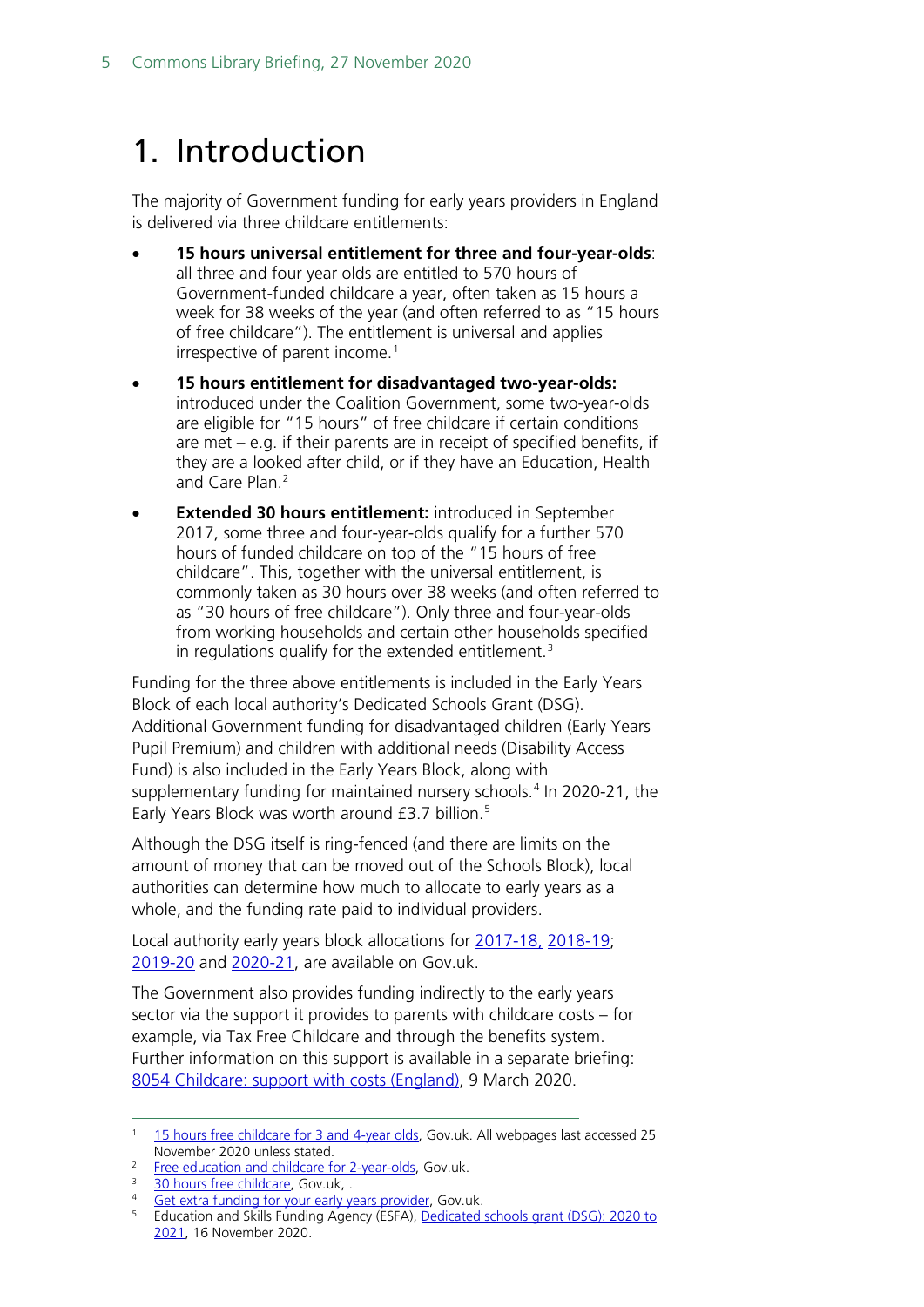## <span id="page-5-0"></span>2. The Early Years National Funding Formula

## <span id="page-5-1"></span>2.1 Introduction

Government funding for the 15 hours universal entitlement and the 30 hours extended entitlement is determined using the Early Years National Funding Formula (EYNFF). This was introduced at the same time as the 30 hours extended entitlement in 2017. A separate formula is used to determine funding for the 15 hours entitlement for disadvantaged twoyear-olds (see section 4.1 below).

The EYNFF determines the hourly per-child funding rate that each local authority is paid in respect of the two entitlements (the funding rates for both entitlements are the same). This is then multiplied by the number of part-time equivalent children taking up the entitlements (based on the early years census) to arrive at the local authority's allocation. [6](#page-5-3) This is then included in the Early Years Block of the authority's DSG.

In 2020-21, around £2.3 billion was allocated in respect of the 15 hours universal entitlement for three and four-year-olds, and around £840 million was allocated in respect of the extended 30 hours entitlement.<sup>[7](#page-5-4)</sup>

The actual funding rate paid to early years providers in an area is determined by the local authority, within a statutory framework (see section 2.3 below).

Detailed guidance on the EYNFF for 2020-21 is available at: [Early years](https://www.gov.uk/government/publications/early-years-funding-2020-2021)  [funding: 2020-2021.](https://www.gov.uk/government/publications/early-years-funding-2020-2021) Information for 2017-18, 2018-19 and 2019-20 is available at **EYNFF**: funding rates and quidance.

## <span id="page-5-2"></span>2.2 Funding from Department for Education to local authorities

The EYNFF is composed of three parts:

Local authority hourly per-child funding rate = (base rate  $+$ additional needs) x area cost adjustment.

The **base rate** is "funding for each child that will not vary across local authorities". A large majority (89.5%) of total funding under the formula is allocated through the base rate.<sup>[8](#page-5-5)</sup>

The **additional needs factor** aims to reflect "the extra costs of supporting children with additional needs to achieve good early learning and development outcomes". It is based on:

<span id="page-5-3"></span><sup>&</sup>lt;sup>6</sup> The funding allocations for local authorities are based on actual take up of the entitlement hours and as a result, initial allocations are subsequently updated using more recent census data. **PO30811** provides more detail on how this happens in a typical year.

<sup>&</sup>lt;sup>7</sup> ESFA, [Dedicated schools grant \(DSG\): 2020 to 2021,](https://www.gov.uk/government/publications/dedicated-schools-grant-dsg-2020-to-2021) 16 November 2020.

<span id="page-5-5"></span><span id="page-5-4"></span><sup>8</sup> Department for Education (DfE), Early years funding – [Changes to funding for three](https://www.gov.uk/government/uploads/system/uploads/attachment_data/file/574040/Early_years_funding_government_consultation_response.pdf)[and four-year olds: Government consultation response,](https://www.gov.uk/government/uploads/system/uploads/attachment_data/file/574040/Early_years_funding_government_consultation_response.pdf) December 2016, pp7&12.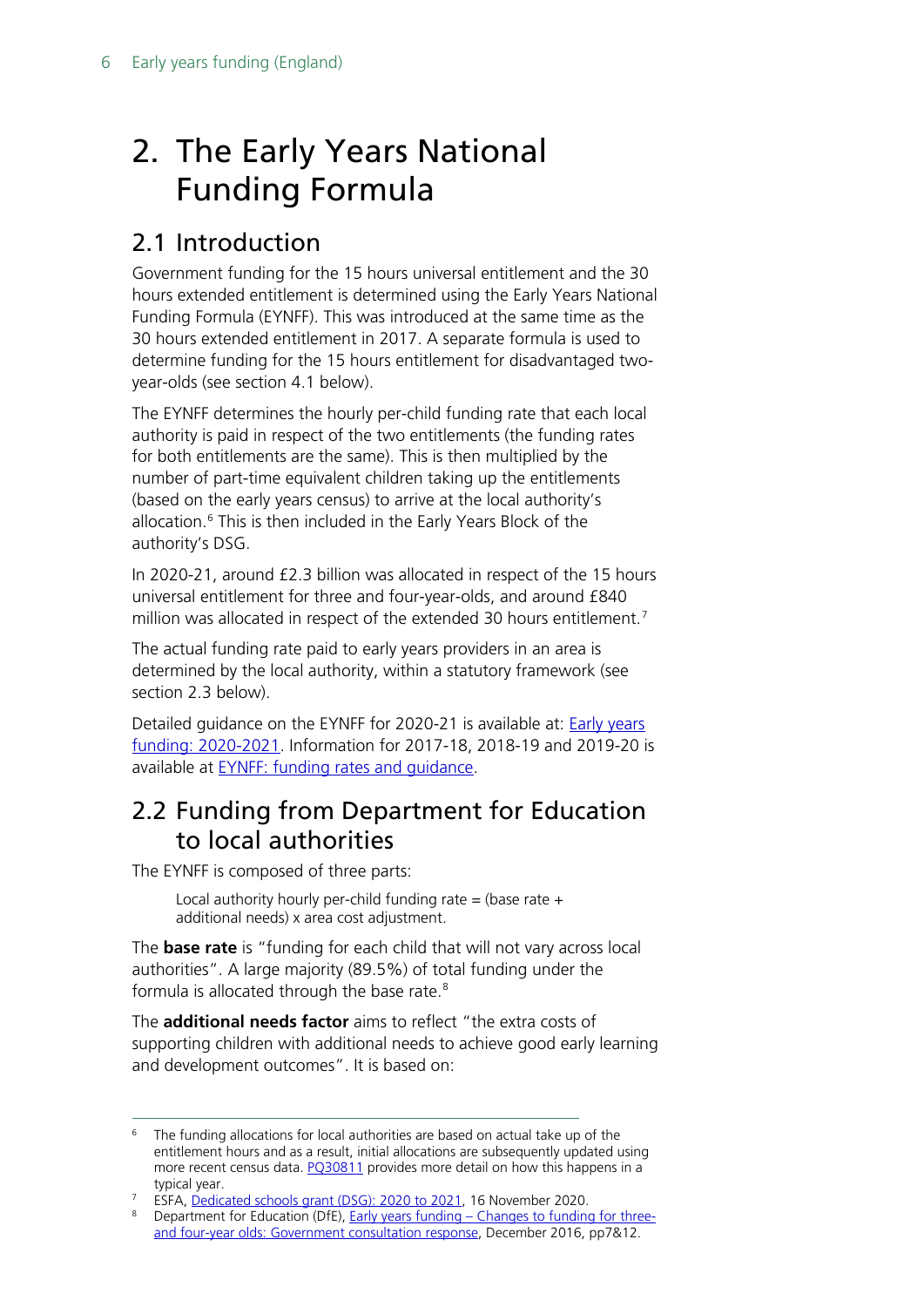- The proportion of children receiving free school meals in a local area at Key Stages 1 and 2 (8% of total formula funding is allocated using this metric).
- The proportion of children in receipt of Disability Living Allowance in a local area (1% of total funding is allocated using this metric).
- The proportion of children in a local area with English as an additional language (EAL) at Key Stage 1 and 2 (1.5% of total funding formula is allocated using this metric).[9](#page-6-2)

The **area cost adjustment** reflects "the different costs of providing childcare in different areas of the country". It is based primarily on staff costs (based on the general labour market measure), but adjusted for relative nursery premises costs (based on rateable values).<sup>[10](#page-6-3)</sup>

Further adjustments may then be made as a result of:

- **A loss cap protection**: this was applied when the EYNFF was introduced to ensure that no local authority would lose more than 10% from their 2016-17 baseline funding level. [11](#page-6-4)
- **A minimum funding floor**: in each year since the introduction of the EYNFF, the Department for Education (DfE) has guaranteed that each local authority will receive a minimum level of per hourly funding. This was originally set at £4.30 an hour but was increased to £4.38 an hour from 2020-21.[12](#page-6-5)

### <span id="page-6-0"></span>2.3 Funding of childcare providers by local authorities

As mentioned above, local authorities decide what the actual hourly rate paid to early years providers in their area is using a locally determined funding formula (they may also retain some of their funding for central administration costs).

There are, however, a number of requirements concerning how local authorities may allocate funding to providers. Detailed information on the requirements for 2020-21 are set out in DfE guidance, [Early years](https://assets.publishing.service.gov.uk/government/uploads/system/uploads/attachment_data/file/853644/Early_years_operational_guide_2020_to_2021.pdf)  [entitlements: local authority funding of providers: Operational guide](https://assets.publishing.service.gov.uk/government/uploads/system/uploads/attachment_data/file/853644/Early_years_operational_guide_2020_to_2021.pdf)  [2020-21.](https://assets.publishing.service.gov.uk/government/uploads/system/uploads/attachment_data/file/853644/Early_years_operational_guide_2020_to_2021.pdf) The guidance for 2017-18, 2018-19 and 2019-20 is available at: [EYNFF: funding rates and guidance.](https://www.gov.uk/government/publications/early-years-national-funding-formula-allocations-and-guidance)

### <span id="page-6-1"></span>Minimum pass-through

Local authorities are required to pass through a minimum proportion of their EYNFF funding to providers, in order to ensure "that the vast majority of government funding reaches providers so that they can deliver the government's free entitlements." The pass-through funding level was set at 93% in 2017-18 and has been 95% since 2018-19. [13](#page-6-6)

<span id="page-6-2"></span><sup>9</sup> Department for Education (DfE), Early years funding – [Changes to funding for three](https://www.gov.uk/government/uploads/system/uploads/attachment_data/file/574040/Early_years_funding_government_consultation_response.pdf)[and four-year olds: Government consultation response,](https://www.gov.uk/government/uploads/system/uploads/attachment_data/file/574040/Early_years_funding_government_consultation_response.pdf) December 2016, pp12-14.

<span id="page-6-3"></span><sup>&</sup>lt;sup>10</sup> As above, pp14-15.<br><sup>11</sup> As above, p7.

<span id="page-6-5"></span><span id="page-6-4"></span><sup>&</sup>lt;sup>12</sup> ESFA, Early years national funding [formula: Technical note for 2020-21,](https://www.gov.uk/government/publications/early-years-funding-2020-2021/early-years-national-funding-formula-technical-note-for-2020-21) 19 December 2019.

<span id="page-6-6"></span><sup>&</sup>lt;sup>13</sup> DfE, [Early years funding: Changes to funding for three-](https://assets.publishing.service.gov.uk/government/uploads/system/uploads/attachment_data/file/574040/Early_years_funding_government_consultation_response.pdf) and four-year olds: [Government consultation response,](https://assets.publishing.service.gov.uk/government/uploads/system/uploads/attachment_data/file/574040/Early_years_funding_government_consultation_response.pdf) December 2016, p5.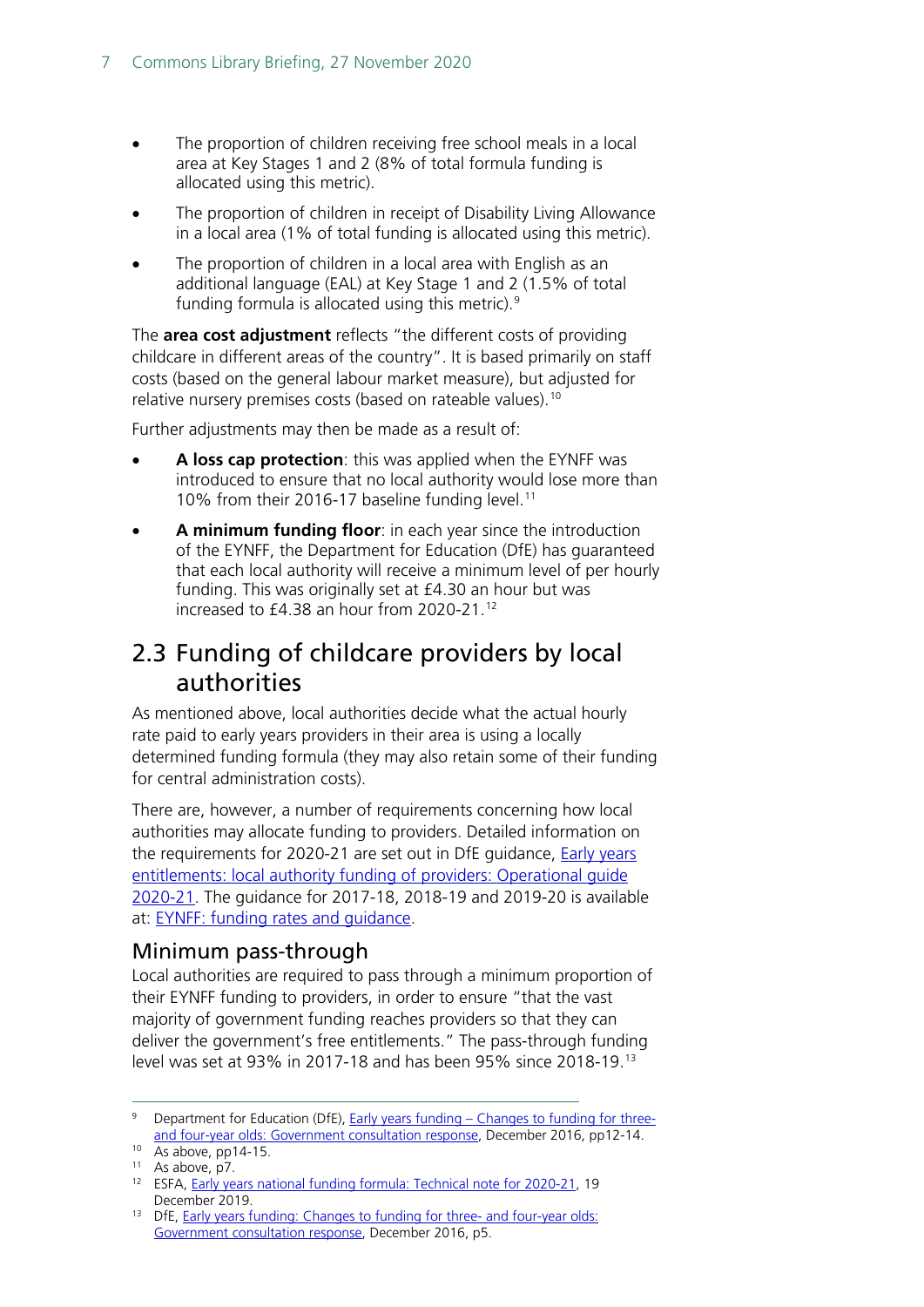This means, therefore, that centrally retained funding (for central services or services in-kind) combined with any funding movement out of the Early Years Block has been constrained to a maximum of 5% since 2018-19.

In "exceptional circumstances" the DfE will consider requests from local authorities to disapply the pass-through requirement. However, it states that it does not expect many local authorities will need to do this.

Only funding allocated under the EYNFF is subject to the pass-through rule. It does not apply to other Early Years Block funding streams (i.e. funding for the two-year-old entitlement, Early Years Pupil Premium funding, the Disability Access Fund, and DfE supplementary funding for maintained nursery schools (sections 3 and 4 provide more information on these funding streams). [14](#page-7-1)

### <span id="page-7-0"></span>Setting a local funding formula

Prior to 2019-20, some local authorities paid different hourly rates to different childcare providers, based on the setting. Since 2019-20, all local authorities have been required to pay a universal base rate for all their childcare providers in their three and four-year-olds funding formula. While this applies to maintained nursery schools (MNS) as to other providers, local authorities may use "lump sums" to distribute additional funding to MNS. [15](#page-7-2)

Local authorities may apply supplements in addition to the base rate. However, the total value of any supplements must not be more than 10% of the total planned formula funding for providers.<sup>[16](#page-7-3)</sup>

Local authorities must have a deprivation supplement and are permitted to use other funding supplements provided they fall within the below categories:

- **Sparsity/rurality:** "to support providers serving rural areas less likely to benefit from economies of scale."
- **Flexibility:** "to support providers in offering flexible provision for parents" (e.g. wraparound care, out-of-hours provision etc).
- **Quality**: "to support workforce qualifications, or system leadership".
- **English as an additional language (EAL)**: "to recognise differences in attainment […] between children whose first language is English, and those who have EAL".

For all supplements, local authorities "have the freedom to choose the appropriate metric for allocating funding, but should be transparent about the metric chosen."<sup>[17](#page-7-4)</sup>

<span id="page-7-1"></span><sup>&</sup>lt;sup>14</sup> DfE, Early years entitlements: local authority funding of providers: Operational guide [2020-21,](https://assets.publishing.service.gov.uk/government/uploads/system/uploads/attachment_data/file/853644/Early_years_operational_guide_2020_to_2021.pdf) pp9-14.

<span id="page-7-2"></span> $15$  As above, p17

<span id="page-7-3"></span> $16$  As above, p16

<span id="page-7-4"></span><sup>17</sup> As above, pp16-17.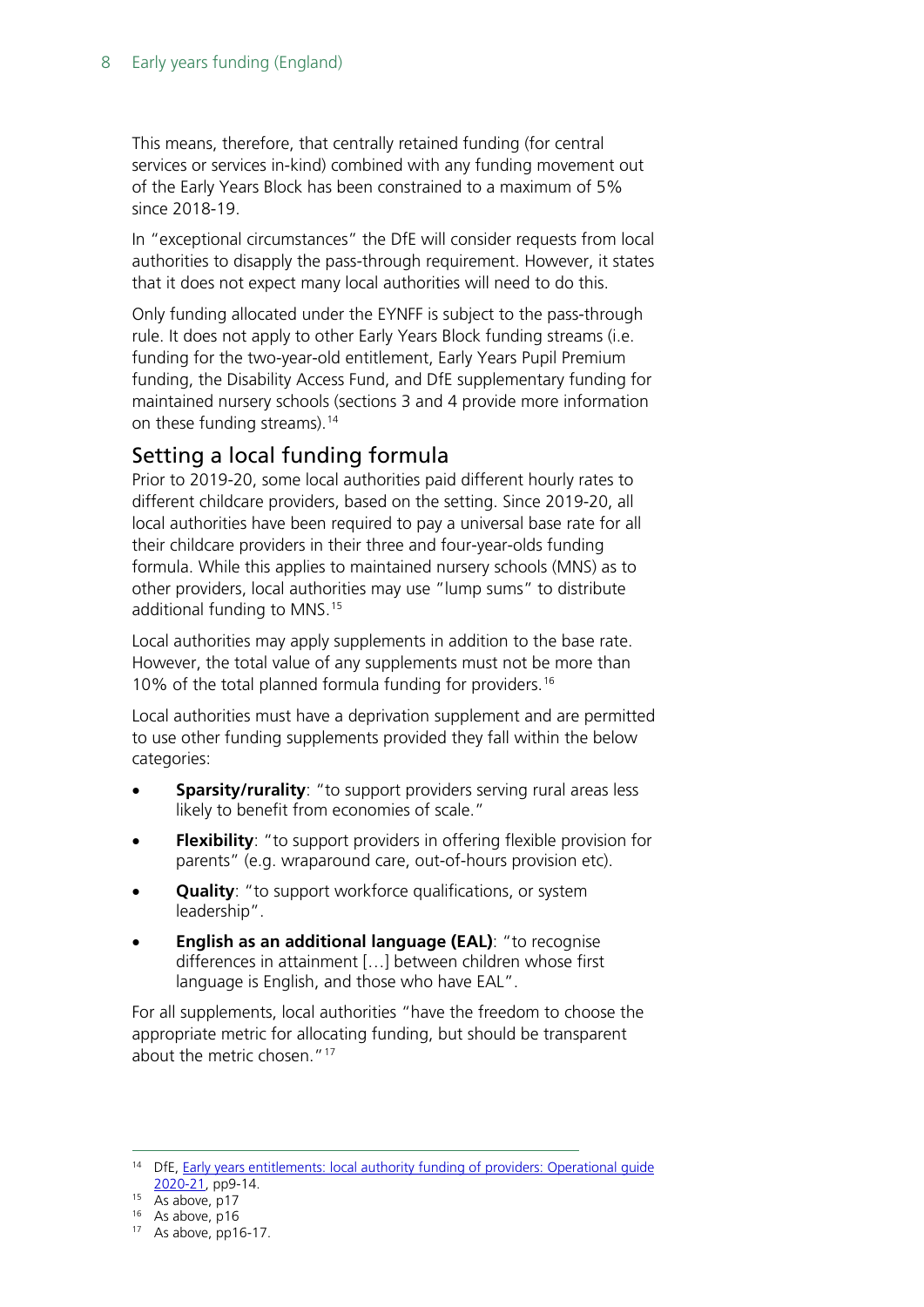#### **Box 1: Transition to the EYNFF**

To limit the overall funding reductions that individual local authorities could face as a result of the introduction of the EYNFF, a funding floor was put in place to ensure that no local authority faced a reduction in its hourly funding rate of greater than 10% against its 2016-17 baseline. In addition to this overall protection, the DfE also proposed to "protect local authorities on an annual basis as they transition to their new funding rates" under the formula. Local authorities' annual reductions in their hourly rates were limited at 5% in both 2017-18 and 2018-19. [18](#page-8-2)

## <span id="page-8-0"></span>2.4 Funding rates since 2017-18

### <span id="page-8-1"></span>2017-18

At the 2015 Spending Review, the Government announced that from 2017-18 it would "invest £300 million to increase the average hourly rate childcare providers receive".<sup>[19](#page-8-3)</sup> The then Education Secretary stated that this would result in an increase in the national average hourly funding rate from £4.56 to £4.88.<sup>[20](#page-8-4)</sup> This followed a review of childcare [costs](https://www.gov.uk/government/publications/review-of-childcare-costs) undertaken by the DfE between June and August 2015 and published in November 2015.<sup>[21](#page-8-5)</sup>

Subsequently, in its [response](https://www.gov.uk/government/uploads/system/uploads/attachment_data/file/574040/Early_years_funding_government_consultation_response.pdf) to the consultation on the EYNFF, published in December 2016, the DfE stated that it would guarantee that every local authority would receive a minimum funding rate of at least £4.30 an hour from 2017-18. It added that this would be paid for by an additional investment on top of the £300 million announced at the Spending Review. This, the consultation response stated, meant that the national average hourly funding rate would increase to £4.94 for 2017-18, from £4.56 in 2016-17. This figure also includes the Early Years Pupil Premium, the Disability Access Fund, supplementary funding for maintained nursery schools, and quality and expertise funding.<sup>[22](#page-8-6)</sup>

It should be noted that the figure of £4.94 (and the earlier £4.88 figure) referred to the *national average* hourly funding rate, and does not mean that each childcare provider across England received £4.94 per hour. In its consultation response, the DfE stated that the minimum funding rate of £4.30 would "give local authorities the scope to pay providers an average funding rate of at least  $£4$  per hour."<sup>[23](#page-8-7)</sup>

<span id="page-8-2"></span><sup>&</sup>lt;sup>18</sup> DfE, [An early years national funding formula and changes to the way the three-](https://consult.education.gov.uk/early-years-funding/eynff/supporting_documents/Consultation%20Document%20%20Early%20Years%20National%20Funding%20Formula%2011%2008%2016.pdf) and [four-year-old entitlements to childcare are funded –](https://consult.education.gov.uk/early-years-funding/eynff/supporting_documents/Consultation%20Document%20%20Early%20Years%20National%20Funding%20Formula%2011%2008%2016.pdf) Government consultation, August 2016, p52, para 213 and p53, para 216, and DfE, *Early years funding -*Changes to funding for three- [and four-year olds: Government consultation](https://www.gov.uk/government/uploads/system/uploads/attachment_data/file/574040/Early_years_funding_government_consultation_response.pdf)  [response,](https://www.gov.uk/government/uploads/system/uploads/attachment_data/file/574040/Early_years_funding_government_consultation_response.pdf) December 2016, p5.

<span id="page-8-3"></span><sup>&</sup>lt;sup>19</sup> HM Treasury, [Spending Review and Autumn Statement 2015,](https://www.gov.uk/government/publications/spending-review-and-autumn-statement-2015-documents) Cm9162, November 2015, p44. The then Education Secretary stated that this meant that the cost of the extended entitlement policy would be "more than  $£1$  billion a year" by 2019-20,  $HC$ [Deb 25 November 2015, c1416.](https://hansard.parliament.uk/Commons/2015-11-25/debates/15112551000002/ChildcareBill(Lords)#contribution-15112551000557)

<span id="page-8-4"></span><sup>&</sup>lt;sup>20</sup> [HC Deb 25 November 2015, c1416.](https://hansard.parliament.uk/Commons/2015-11-25/debates/15112551000002/ChildcareBill(Lords)#contribution-15112551000563) The Government additionally announced that the rate would increase to £5.39 (from £5.09) for the 15 hours of free childcare for eligible 2 year olds.

<span id="page-8-5"></span><sup>&</sup>lt;sup>21</sup> DfE, [Review of childcare costs,](https://www.gov.uk/government/publications/review-of-childcare-costs) 25 November 2015.

<span id="page-8-6"></span><sup>&</sup>lt;sup>22</sup> DfE, Early years funding – [Changes to funding for three-](https://www.gov.uk/government/uploads/system/uploads/attachment_data/file/574040/Early_years_funding_government_consultation_response.pdf) and four-year olds: [Government consultation response,](https://www.gov.uk/government/uploads/system/uploads/attachment_data/file/574040/Early_years_funding_government_consultation_response.pdf) December 2016, pp5-6.

<span id="page-8-7"></span> $23$  As above, p3.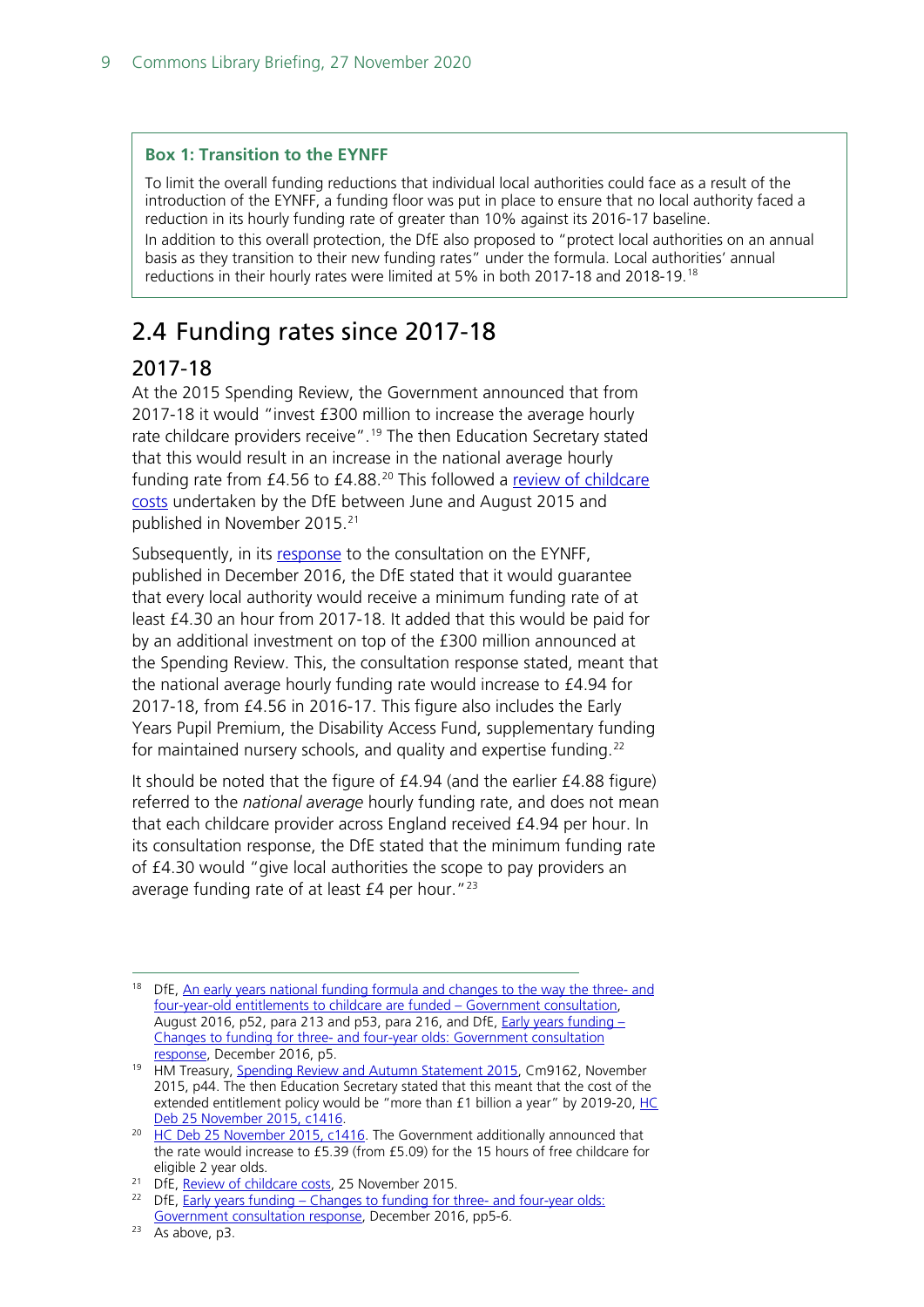### <span id="page-9-0"></span>2018-19 and 2019-20

No major changes were made to hourly funding rates paid to local authorities in 2018-19 and 2019-20. The only reason for any changes in a local authority's rate compared to 2017-18 was the operation of the transitional protections (and a corresponding cap on gains in 2018-19).[24](#page-9-3)

Further information on the calculation of the funding rates in 2017-18, 2018-19 and 2019-20 is available at: [Early years national funding](https://www.gov.uk/government/publications/early-years-national-funding-formula-allocations-and-guidance)  [formula: funding rates and guidance.](https://www.gov.uk/government/publications/early-years-national-funding-formula-allocations-and-guidance)

### <span id="page-9-1"></span>2020-21

At [Spending Round 2019,](https://assets.publishing.service.gov.uk/government/uploads/system/uploads/attachment_data/file/829177/Spending_Round_2019_web.pdf) the Government announced that it would "increase early years spending by £66 million to increase the hourly rate paid to childcare providers through the government's free hours offers."[25](#page-9-4)

In a [written statement in October 2019,](https://questions-statements.parliament.uk/written-statements/detail/2019-10-31/HCWS56) the Government said that, as a result of the additional funding announced at the Spending Round, the hourly funding rate for the 3 and 4 year old entitlement would be increased by 8p "in the vast majority of areas", with the minimum funding floor also increased by 8p to £4.38. Thirteen local authorities which had had their 2019-20 hourly funding rate protected by the loss cap would, the statement explained, receive the same funding rate in 2020-21. [26](#page-9-5)

Further information on the calculation of the funding rates in 2020-21 is available at: [Early years funding: 2020-2021.](https://www.gov.uk/government/publications/early-years-funding-2020-2021)

### <span id="page-9-2"></span>2021-22

At the [2020 Spending Review,](https://www.gov.uk/government/publications/spending-review-2020-documents) the Government announced that it would provide "£44 million for early years education in 2021-22 to increase the hourly rate paid to childcare providers for the government's free hours offer." It added that this was on top of the £66 million announced at Spending Round 2019. $^{27}$  $^{27}$  $^{27}$  At the time of writing, it had not been announced how the funding rates paid to local authorities would be changed as a result of the extra funding.

<span id="page-9-3"></span><sup>&</sup>lt;sup>24</sup> DfE, [EYNFF: technical note for 2018 to 2019,](https://assets.publishing.service.gov.uk/government/uploads/system/uploads/attachment_data/file/660067/EYNFF_1819_Technical_Note.docx) November 2017, p4.

<span id="page-9-4"></span><sup>&</sup>lt;sup>25</sup> HM Treasury, [Spending Round 2019,](https://assets.publishing.service.gov.uk/government/uploads/system/uploads/attachment_data/file/829177/Spending_Round_2019_web.pdf) CP170, September 2019, para 2.10.

<span id="page-9-5"></span><sup>&</sup>lt;sup>26</sup> [HCWS56,](https://questions-statements.parliament.uk/written-statements/detail/2019-10-31/HCWS56) 31 October 2019. One of the thirteen local authorities, Bradford, had its funding rate increased by 6p – see, [Early years national funding formula: funding](https://www.gov.uk/government/publications/early-years-funding-2020-2021)  [rates and step-by-step calculation for 2020-21.](https://www.gov.uk/government/publications/early-years-funding-2020-2021)

<span id="page-9-6"></span><sup>&</sup>lt;sup>27</sup> HM Treasury, [Spending Review 2020,](https://assets.publishing.service.gov.uk/government/uploads/system/uploads/attachment_data/file/938052/SR20_Web_Accessible.pdf) CP330, November 2020, para 6.19.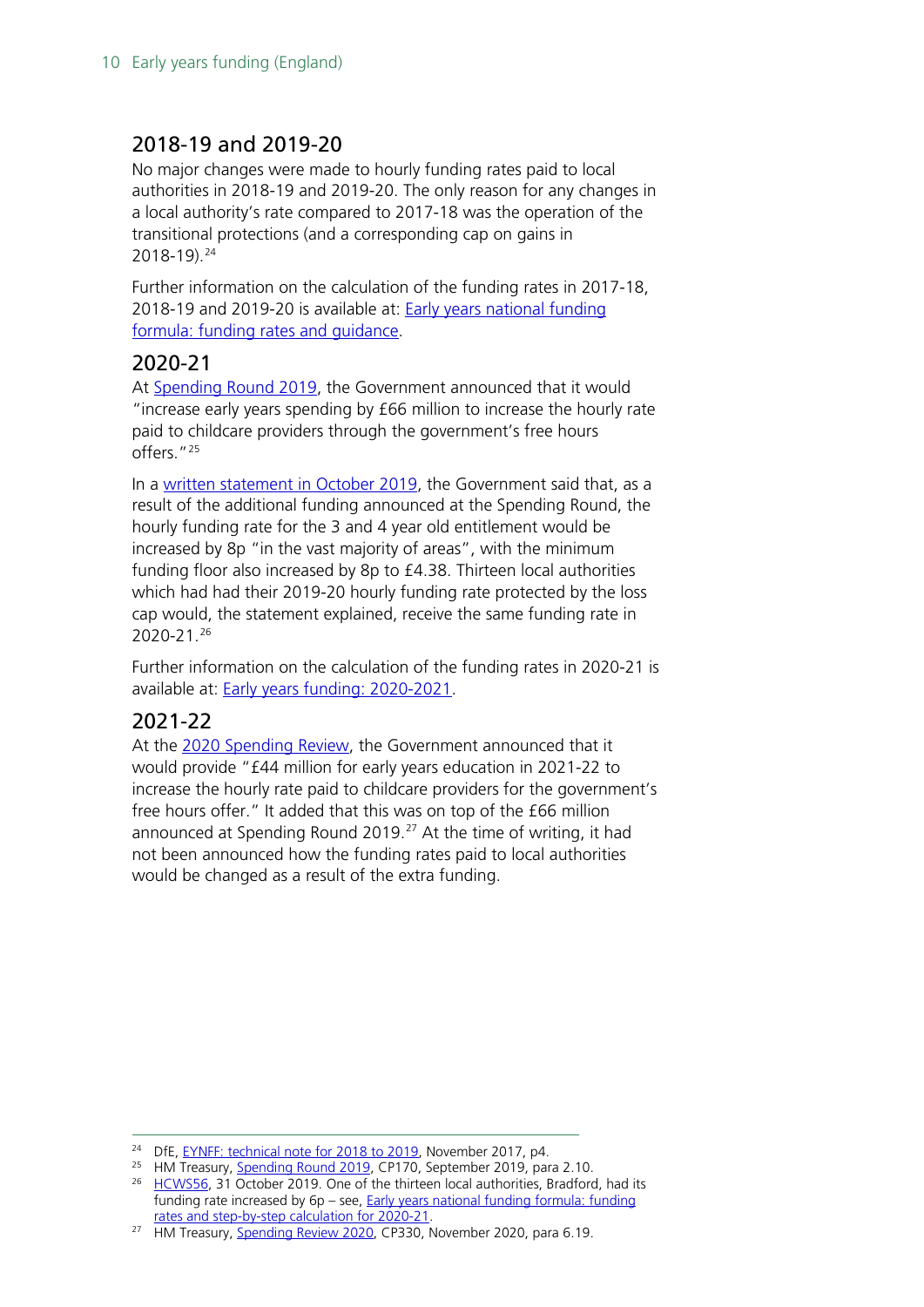## <span id="page-10-0"></span>3. Maintained Nursery Schools

Maintained nursery schools (MNS) are local authority run schools for 2, 3 and 4-year-olds. Like other early years settings, MNS receive funding from central government (via their local authority) for the three childcare entitlements.

However, as explained by the charity Early Education in a June 2018 briefing paper, MNS can face higher costs than other early years settings:

Are required to employ a headteacher, qualified teachers, a SENCO [Special Educational Needs Coordinator] and staff with level 3 qualifications, while PVIs [Private, Voluntary and Independent providers] need employ only one staff member with a level 3 qualification, and half of their remaining staff at level 2. More highly qualified staff means higher costs.<sup>[28](#page-10-1)</sup>

In the [2016 consultation](https://consult.education.gov.uk/early-years-funding/eynff/supporting_documents/Consultation%20Document%20%20Early%20Years%20National%20Funding%20Formula%2011%2008%2016.pdf) on the EYNFF, the DfE acknowledged that MNS faced "costs over and above other providers because of their structure", which would not be accounted for in the EYNFF. In recognition of this, the consultation proposed providing supplementary funding of £55 million a year for at least two years in order to "provide much needed stability to the nursery school sector while they explore how to become more sustainable in the longer term, including exploiting scope for efficiencies."<sup>[29](#page-10-2)</sup>

The extra funding would, the [consultation](https://consult.education.gov.uk/early-years-funding/eynff/supporting_documents/Consultation%20Document%20%20Early%20Years%20National%20Funding%20Formula%2011%2008%2016.pdf) stated, be available to local authorities to provide, at their discretion, a higher hourly funding rate for maintained nurseries:

For at least two years, local authorities will continue to have the autonomy, should they wish to, to fund maintained nursery schools at a different rate to maintain their stability. This means that the indicative average hourly rates for providers we have published are unlikely to be relevant to most maintained nursery schools. Instead, a reasonable planning assumption might be for continuation of similar funding levels.[30](#page-10-3)

Following some criticism of the proposals, in its [response](https://www.gov.uk/government/uploads/system/uploads/attachment_data/file/574040/Early_years_funding_government_consultation_response.pdf) to the consultation, published in December 2016, the DfE committed to provide the £55 million of additional annual funding to "at least" the end of the then Parliament (2019-20).<sup>[31](#page-10-4)</sup> This commitment was subsequently reaffirmed following the 2017 general election.<sup>[32](#page-10-5)</sup>

Information on how local authority allocations of the supplementary funding were calculated in 2017-18, 2018-19 and 2019-20 is available in the technical notes for the relevant year, available at: **Early years** [national funding formula: funding rates and guidance.](https://www.gov.uk/government/publications/early-years-national-funding-formula-allocations-and-guidance)

<sup>&</sup>lt;sup>28</sup> Early Education, [Briefing on funding for Maintained Nursery Schools,](https://www.early-education.org.uk/sites/default/files/Briefing%20on%20funding%20for%20Maintained%20Nursery%20Schools%20June%202018.pdf) June 2018, p1.

<span id="page-10-2"></span><span id="page-10-1"></span><sup>&</sup>lt;sup>29</sup> DfE, [An early years national funding formula: Government consultation,](https://consult.education.gov.uk/early-years-funding/eynff/supporting_documents/Consultation%20Document%20%20Early%20Years%20National%20Funding%20Formula%2011%2008%2016.pdf) August 2016, pp37 & 58.

<span id="page-10-3"></span><sup>&</sup>lt;sup>30</sup> As above, p58

<span id="page-10-4"></span><sup>&</sup>lt;sup>31</sup> DfE, [Early years funding: Government consultation response,](https://assets.publishing.service.gov.uk/government/uploads/system/uploads/attachment_data/file/574040/Early_years_funding_government_consultation_response.pdf) December 2016, pp3 & 8.

<span id="page-10-5"></span><sup>32</sup> PQ1778, [3 July 2017.](http://www.parliament.uk/written-questions-answers-statements/written-question/commons/2017-06-28/1778)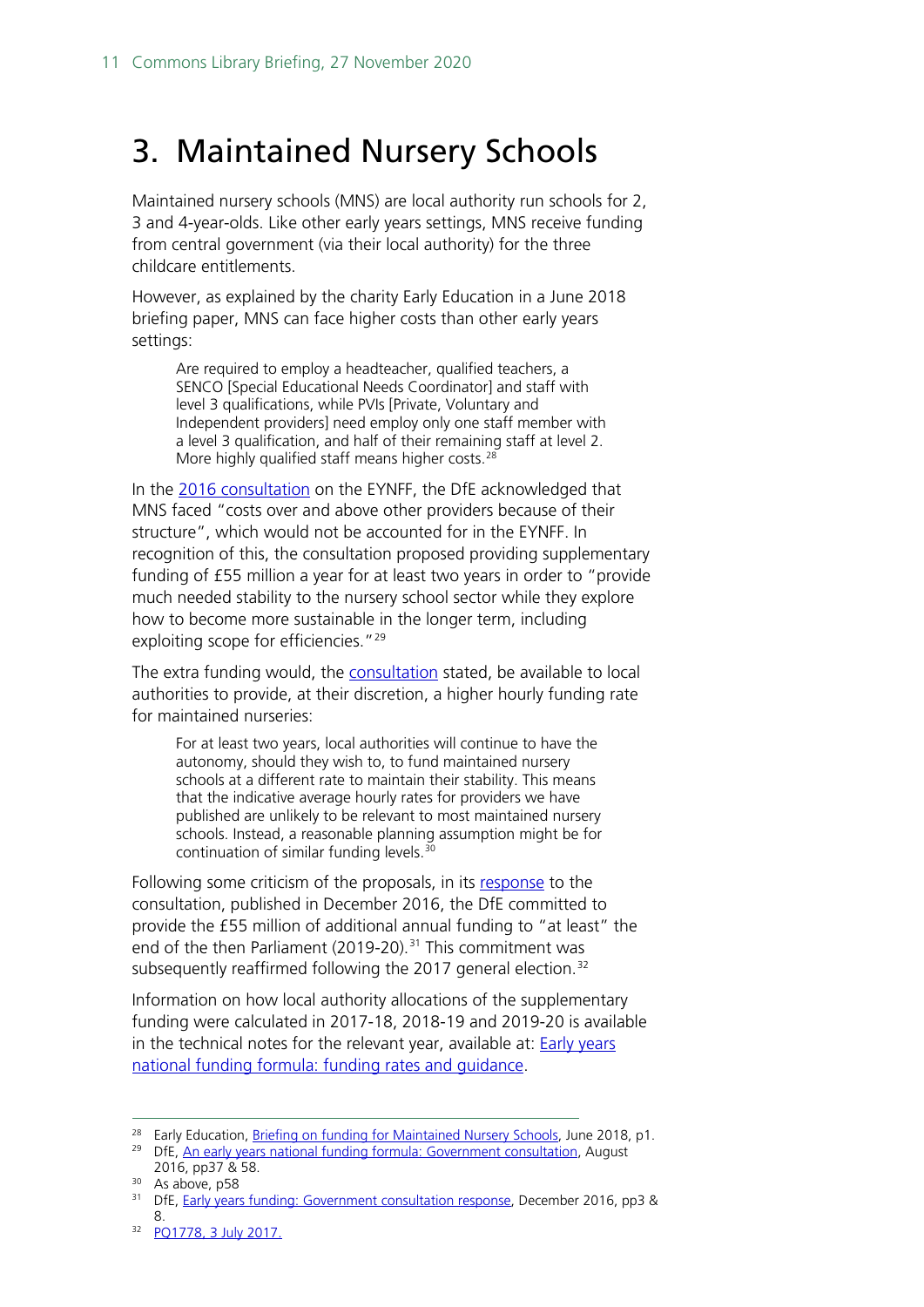## <span id="page-11-0"></span>3.1 Funding for 2020-21

In a [written statement in October 2019,](https://questions-statements.parliament.uk/written-statements/detail/2019-10-31/HCWS56) the Government confirmed that supplementary funding for MNS would "continue, at its current rate, for the whole of the 2020-21 financial year." The statement added that, "the government remains committed to funding for MNS in the longer term; and that any reform to the way they are funded in future will be accompanied with funding protections."<sup>[33](#page-11-2)</sup>

On 24 August 2020, the Government [confirmed](https://www.gov.uk/government/news/early-years-support-package-to-help-close-covid-language-gap) that "supplementary funding worth up to £23 million for Maintained Nursery Schools will be continued through the summer term of 2021 (i.e. for the whole of the 2020-21 academic year) to enable local authorities to provide them with reassurance while the Department confirms a long-term solution." The announcement added that:

Maintained Nursery Schools often care for higher numbers of disadvantaged pupils most at risk of falling behind, and – as a result of being required to have a headteacher, a governing body and qualified staff - tend to have higher running costs. Confirmation of funding for the summer term will provide clarity for the full academic year ahead of longer-term arrangements being set out in the Government's Comprehensive Spending Review. [34](#page-11-3)

## <span id="page-11-1"></span>3.2 Funding for 2021-22

It was [announced](https://www.gov.uk/government/news/spending-review-to-conclude-late-november) that, in light of the coronavirus outbreak, the Government would conduct a one-year Spending Review only in 2020 rather than a multi-year review.<sup>[35](#page-11-4)</sup>

In a [letter](https://www.early-education.org.uk/sites/default/files/Letter%20to%20HMT%20implications%20of%201%20yr%20spending%20review%20on%20MNS%20sustainability.pdf) to the Chief Secretary to the Treasury on 11 November 2020, the All Party Parliamentary Group for Nursery Schools, Nursery and Reception Classes expressed concern about the "stop-gap" nature of funding for MNS and stated that the one-year timeframe of the Spending Review "must not cause further delays" to putting funding for MNS "on a long-term basis". MNS are, the letter stated, the "only part of the education system whose funding has to be negotiated on a term-by-term and year-by-year basis". It added:

We urge the Chancellor to ensure that education ministers are able to replace the temporary arrangements for supplementary funding with a new strand of the Early Years National Funding Formula for maintained nursery schools for 2020-21. This must end the historical anomalies of the supplementary funding and provide a fair and viable national system for funding the distinct role and costs of maintained nursery schools.[36](#page-11-5)

As set out above, the [Spending Review 2020](https://assets.publishing.service.gov.uk/government/uploads/system/uploads/attachment_data/file/938052/SR20_Web_Accessible.pdf) announced an additional £44 million for early years education in 2021-22. $37$  In response to a parliamentary question on 26 November 2020, the Minister, Vick Ford,

<span id="page-11-2"></span><sup>33</sup> [HCWS56,](https://questions-statements.parliament.uk/written-statements/detail/2019-10-31/HCWS56) 31 October 2019. See also, DfE press release, Funding boost to support [childcare and early education,](https://www.gov.uk/government/news/funding-boost-to-support-childcare-and-early-education) 31 October 2019.

<span id="page-11-3"></span><sup>&</sup>lt;sup>34</sup> DfE, [Early years support package to help close Covid language gap,](https://www.gov.uk/government/news/early-years-support-package-to-help-close-covid-language-gap) 24 August 2020.

<span id="page-11-4"></span><sup>&</sup>lt;sup>35</sup> HM Treasury, [Spending Review to conclude late November,](https://www.gov.uk/government/news/spending-review-to-conclude-late-november) 21 October 2020.

<span id="page-11-5"></span><sup>&</sup>lt;sup>36</sup> APPG for Nursery Schools, Nursery and Reception Classes, Letter to Rt Hon Stephen [Barclay, Chief Secretary to the Treasury,](https://www.early-education.org.uk/sites/default/files/Letter%20to%20HMT%20implications%20of%201%20yr%20spending%20review%20on%20MNS%20sustainability.pdf) 11 November 2020.

<span id="page-11-6"></span><sup>&</sup>lt;sup>37</sup> HM Treasury, [Spending Review 2020,](https://assets.publishing.service.gov.uk/government/uploads/system/uploads/attachment_data/file/938052/SR20_Web_Accessible.pdf) CP330, November 2020, para 6.19.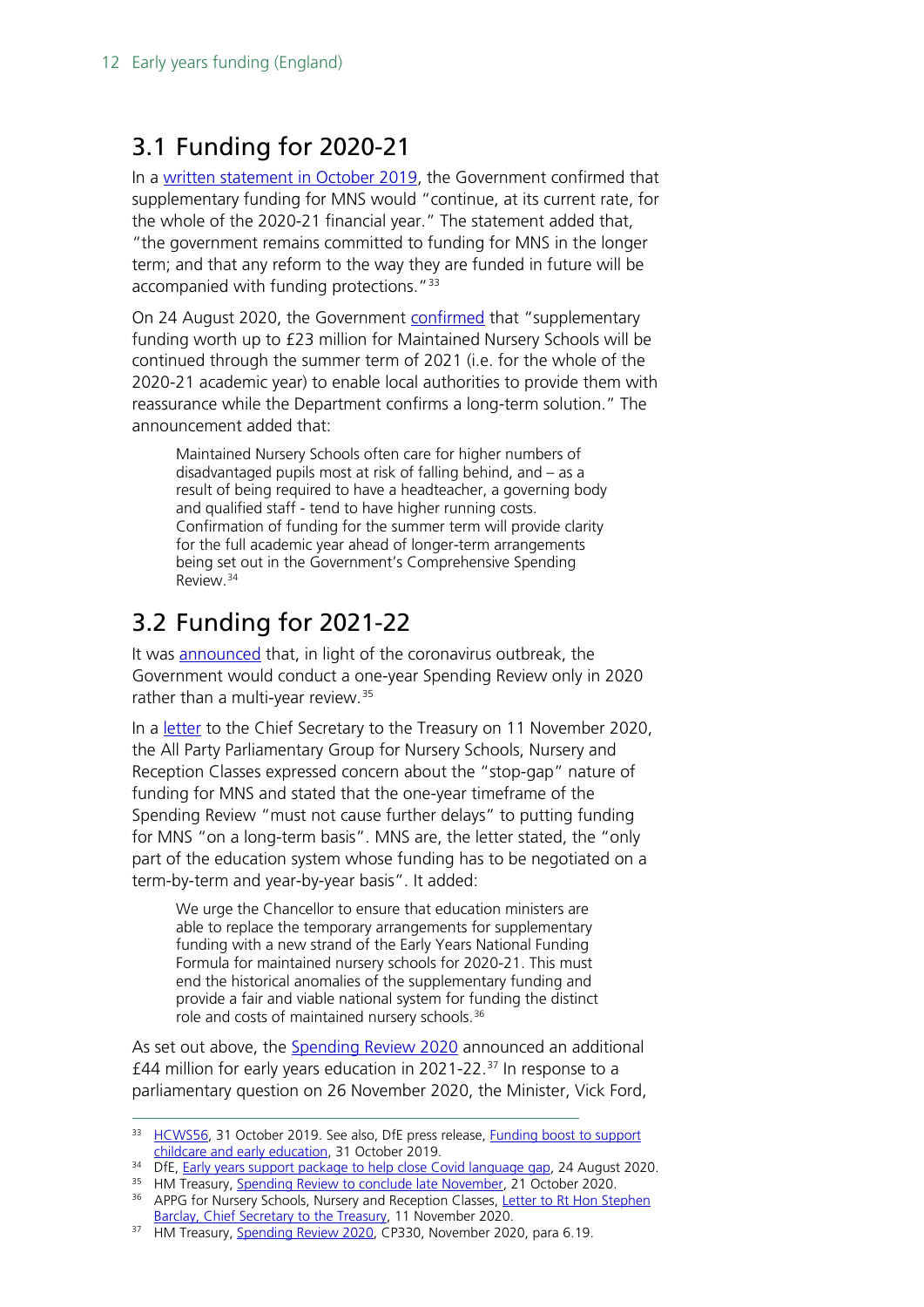<span id="page-12-0"></span>stated that the DfE had "secured a continuation of around £60 million of supplementary funding for MNS in the 2021-22 financial year, as part of this Spending Review." She added that: "The department continues to consider what is required to ensure a clear, long-term picture of funding for all MNS...We will say more about this soon."<sup>[38](#page-12-0)</sup>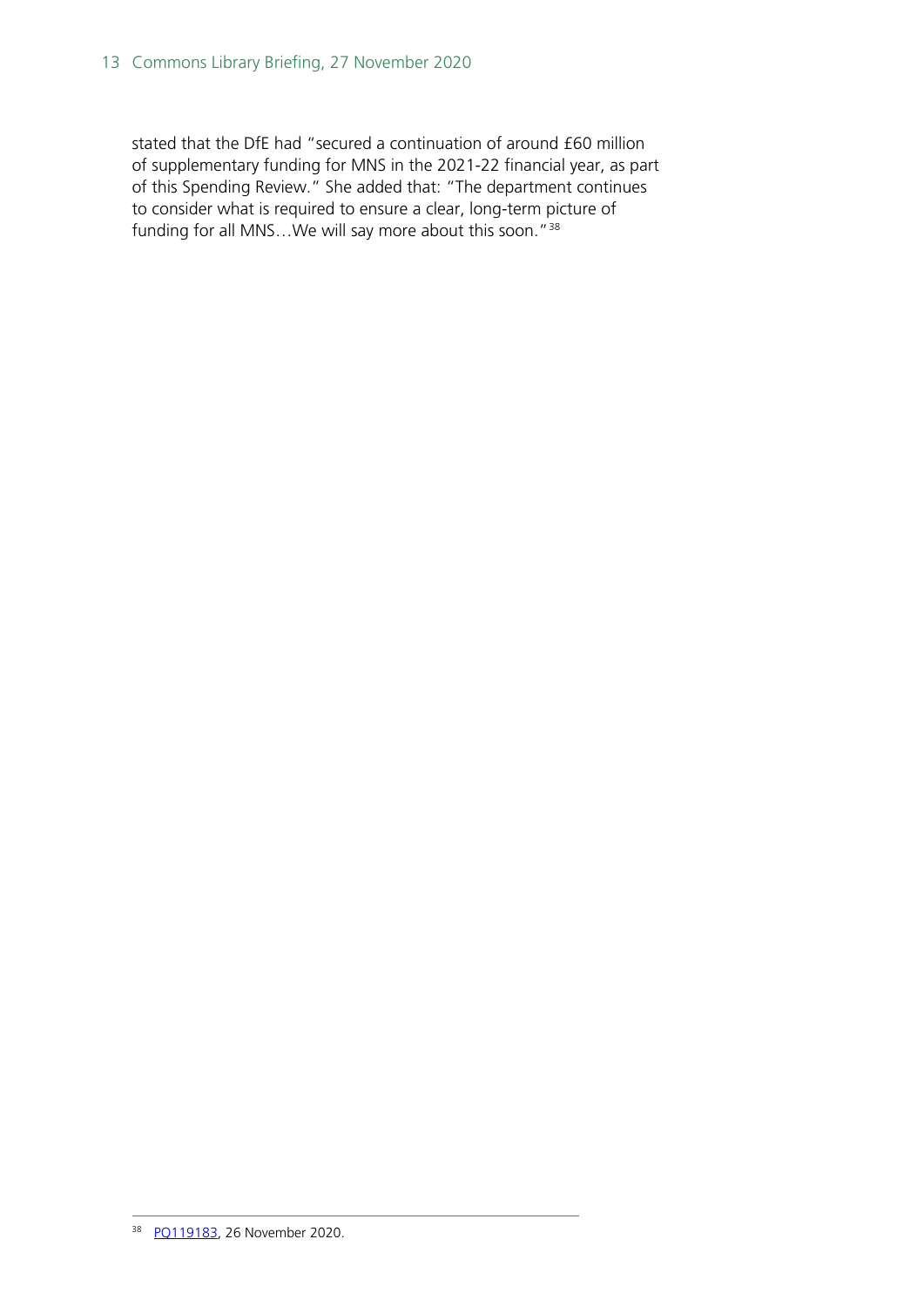## <span id="page-13-0"></span>4. Funding outside the EYNFF

This section provides brief information on a number of sources of funding for early years providers outside of the EYNFF. Further information on this funding is available at: DfE, Sources of income for [early years providers.](https://www.gov.uk/government/publications/early-years-business-sustainability-guides-for-providers/extra-sources-of-income-for-early-years-providers)

### <span id="page-13-1"></span>4.1 Funding for disadvantaged two-year-olds

As mentioned in section one, since 2013 some two years olds are eligible for "15 hours" of free childcare if certain conditions are met – e.g. if their parents are in receipt of certain benefits, if they are a looked after child, or if they have an Education, Health and Care Plan. Funding for this is included in the Early Years Block of the DSG, but is determined using a separate formula from the EYNFF for the three and four-year-old entitlements. In 2020-21, around £434 million was allocated to local authorities. [39](#page-13-2)

In its [2016 consultation on the EYNFF,](https://consult.education.gov.uk/early-years-funding/eynff/supporting_documents/Consultation%20Document%20%20Early%20Years%20National%20Funding%20Formula%2011%2008%2016.pdf) the DfE stated that funding for disadvantaged two-year-olds was "already allocated on a fair and formulaic basis" and did not propose any changes. It did, however, state that it would use additional funding announced at the 2015 Spending Review (see section 2.4) to increase the average hourly funding rate from £5.09 to £5.39 from the 2017-18 financial year. $40$  No changes were made to local authority hourly funding rates in 2018-19 or 2019-20.

At the [Spending Round 2019,](https://assets.publishing.service.gov.uk/government/uploads/system/uploads/attachment_data/file/829177/Spending_Round_2019_web.pdf) the Government announced that it would "increase early years spending by £66 million to increase the hourly rate paid to childcare providers through the government's free hours offers."[41](#page-13-4)

In a [written statement in October 2019,](https://questions-statements.parliament.uk/written-statements/detail/2019-10-31/HCWS56) the Government confirmed that some of the additional funding would be used to increase the average hourly funding rate for all local authorities for the two-year-old entitlement by 8p from 2020-21.[42](#page-13-5)

At the [2020 Spending Review,](https://www.gov.uk/government/publications/spending-review-2020-documents) the Government announced that it would provide "£44 million for early years education in 2021-22 to increase the hourly rate paid to childcare providers for the government's free hours offer." It added that this was on top of the £66 million announced at Spending Round 2019.<sup>[43](#page-13-6)</sup> At the time of writing, it had not been determined how the funding rate paid to local authorities for the two-year-old entitlement would be changed as a result of the extra funding.

<sup>&</sup>lt;sup>39</sup> ESFA, [Dedicated schools grant \(DSG\): 2020 to 2021,](https://www.gov.uk/government/publications/dedicated-schools-grant-dsg-2020-to-2021) 16 November 2020.

<span id="page-13-3"></span><span id="page-13-2"></span><sup>&</sup>lt;sup>40</sup> DfE, [An early years national funding formula: Government consultation,](https://consult.education.gov.uk/early-years-funding/eynff/supporting_documents/Consultation%20Document%20%20Early%20Years%20National%20Funding%20Formula%2011%2008%2016.pdf) August 2016, p32.

<span id="page-13-4"></span><sup>41</sup> HM Treasury, [Spending Round 2019,](https://assets.publishing.service.gov.uk/government/uploads/system/uploads/attachment_data/file/829177/Spending_Round_2019_web.pdf) CP170, September 2019, para 2.10.

<span id="page-13-5"></span><sup>42</sup> [HCWS56,](https://questions-statements.parliament.uk/written-statements/detail/2019-10-31/HCWS56) 31 October 2019.

<span id="page-13-6"></span><sup>43</sup> HM Treasury, [Spending Review 2020,](https://assets.publishing.service.gov.uk/government/uploads/system/uploads/attachment_data/file/938052/SR20_Web_Accessible.pdf) CP330, November 2020, para 6.19.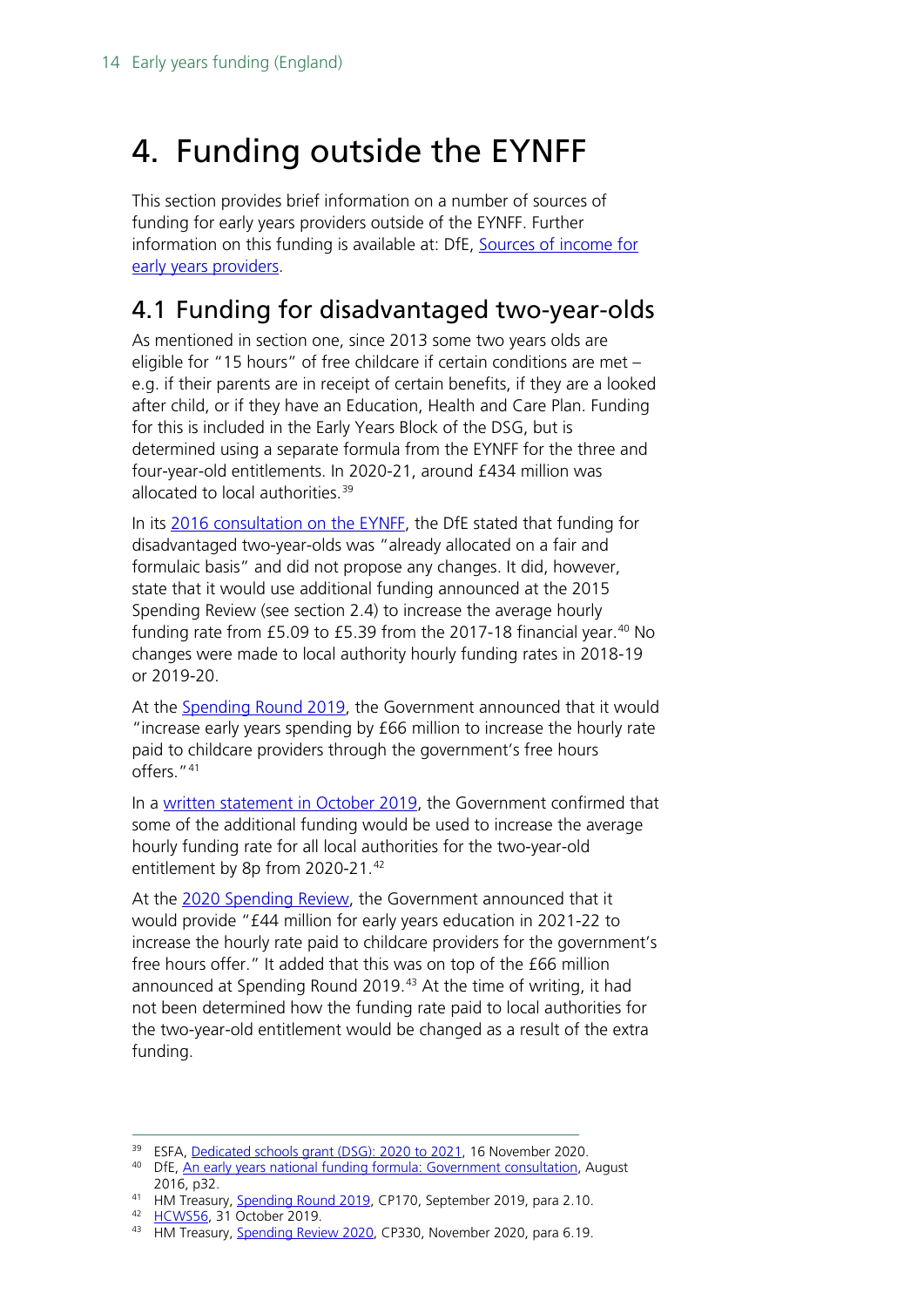## <span id="page-14-0"></span>4.2 Disability Access Fund

The Disability Access Fund was introduced in 2017-18 following the DfE's consultation on the EYNFF. Any early years setting which provides places for 3 or 4 year-olds in receipt of Disability Living Allowance is eligible to receive disability access funding of £615 per child per year. This rate has remained unchanged since 2017-18. Local authorities receive disability access funding as part of the Early Years Block of the DSG and are responsible for passing the money to providers for each eligible child. In 2020-21, around £13.6 million of disability access funding was allocated to local authorities.<sup>[44](#page-14-2)</sup>

Additional funding for providing ongoing support for disabled young children is also available from the high needs block of the DSG, including for children with Education, Health and Care (EHC) plans.

#### **Box 2: Special Educational Needs (SEN) Inclusion Funds**

Following proposals set out in its [2016 consultation on the EYNFF,](https://consult.education.gov.uk/early-years-funding/eynff/supporting_documents/Consultation%20Document%20%20Early%20Years%20National%20Funding%20Formula%2011%2008%2016.pdf) since April 2017 the Government has required local authorities to establish SEN inclusion funds for three and four-year olds who are taking up any number of hours of free entitlement (local authorities can adopt a similar approach for two-year olds, but this is not a requirement).

Local authorities are responsible for deciding the amount of money (pooled from either or both of their early years and high needs DSG funding) that they set aside for their SEN inclusion fund, and how the fund will be allocated to providers. Eligibility for funding is similarly determined by local authorities, in consultation with their local early years providers, parents and SEN specialists.

In its [response to the 2016 consultation,](https://assets.publishing.service.gov.uk/government/uploads/system/uploads/attachment_data/file/574040/Early_years_funding_government_consultation_response.pdf) the DfE stated that "the fund would be best focused on children with lower level or emerging SEN, since those with more complex SEN (broadly those children in receipt of an Education, Health and Care (EHC) plan) can receive additional funding via the high needs DSG block".[45](#page-14-3)

## <span id="page-14-1"></span>4.3 Early Years Pupil Premium

The Early Years Pupil Premium (EYPP), introduced in April 2015, is additional funding for 3 and 4-year-olds who are receiving any number of hours of state-funded early education and:

- meet the benefit-related criteria for free school meals; or
- are currently looked after by a local authority in England or Wales; or
- have left care in England and Wales through adoption, a special guardianship order, a child arrangements order, or a residence  $\overline{O}$ rder. [46](#page-14-4)

In 2020-21, around £30 million of EYPP funding was allocated to local authorities as part of the Early Years Block of the DSG for distribution to early years providers.<sup>[47](#page-14-5)</sup> The national rate for the EYPP is 53p per hour

<span id="page-14-2"></span><sup>44</sup> ESFA, [Dedicated schools grant \(DSG\): 2020 to 2021,](https://www.gov.uk/government/publications/dedicated-schools-grant-dsg-2020-to-2021) 16 November 2020.

<span id="page-14-3"></span><sup>45</sup> DfE, [An early years national funding formula: Government consultation,](https://consult.education.gov.uk/early-years-funding/eynff/supporting_documents/Consultation%20Document%20%20Early%20Years%20National%20Funding%20Formula%2011%2008%2016.pdf) August 2016, p50-1; DfE, [Early years funding: Government consultation response,](https://assets.publishing.service.gov.uk/government/uploads/system/uploads/attachment_data/file/574040/Early_years_funding_government_consultation_response.pdf)  December 2016, pp30-1.

<span id="page-14-4"></span><sup>46</sup> ESFA, [Early years entitlements: local authority funding of providers: Operational](https://assets.publishing.service.gov.uk/government/uploads/system/uploads/attachment_data/file/853644/Early_years_operational_guide_2020_to_2021.pdf)  [guide 2020-21,](https://assets.publishing.service.gov.uk/government/uploads/system/uploads/attachment_data/file/853644/Early_years_operational_guide_2020_to_2021.pdf) December 2019, pp22-6.

<span id="page-14-5"></span><sup>47</sup> ESFA, [Dedicated schools grant \(DSG\): 2020 to 2021,](https://www.gov.uk/government/publications/dedicated-schools-grant-dsg-2020-to-2021) 16 November 2020.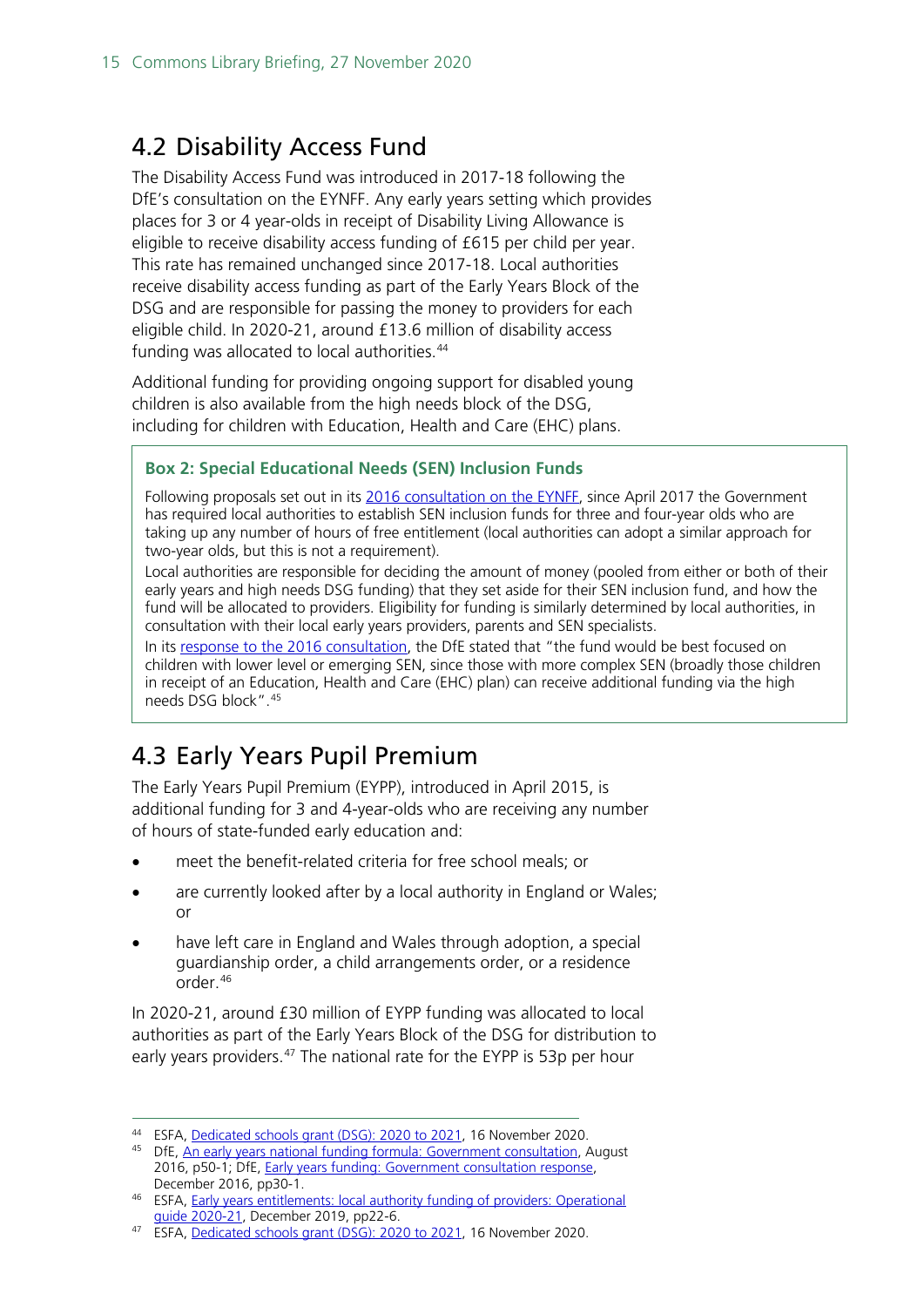per eligible child up to a maximum of 570 hours.<sup>[48](#page-15-1)</sup> Local authorities are required to fund all eligible early years providers in their area at this rate. The national rate has remained unchanged since the EYPP was introduced<sup>[49](#page-15-2)</sup>

### <span id="page-15-0"></span>4.4 Coronavirus: financial support

The Government has announced a range of measures aimed at supporting the early years sector during the coronavirus outbreak (further information on the financial impact of the pandemic on the sector is provided in section 5.2).

- On 17 March 2020, the Government **announced** that it would **continue to pay funding to local authorities for the early education entitlements for two, three and four year olds** during any periods of nursery, pre-school or childminder closures, or when children cannot attend due to coronavirus. The DfE set out an expectation that local authorities should continue to pass on the funding they receive to providers.<sup>[50](#page-15-3)</sup>
- On 18 March 2020, the Government [announced](https://www.gov.uk/government/news/schools-colleges-and-early-years-settings-to-close) that non-local authority providers of childcare will **pay no business rates in the 2020-21** financial year. Local authorities will, the announcement said, be compensated for this measure.
- On 20 July, the Government [announced](https://www.gov.uk/government/publications/use-of-free-early-education-entitlements-funding-during-the-coronavirus-outbreak/use-of-free-early-education-entitlements-funding-during-coronavirus-covid-19#section-one) that for the autumn term 2020, it would **continue to fund local authorities for childcare based on attendance levels prior to the coronavirus outbreak** (using census data from January 2020), even if fewer children are now attending. It has additionally stated local authorities should continue to fund providers which are open "at broadly the levels they would have expected…had there been no coronavirus (COVID-19) pandemic. "<sup>[51](#page-15-4)</sup> The Government has stated that, while its intention is to return to the normal funding process from the start of 2021, it will "review the funding approach for the spring term given the uncertain times ahead with the COVID-19 outbreak."<sup>[52](#page-15-5)</sup>

A range of measures aimed at supporting businesses generally have also been announced, which childcare providers may be able to access depending on their circumstances. This has included, for example, the Coronavirus Job Retention Scheme, the Job Support Scheme, a small business grant, and an income support scheme for the self-employed.

Further information concerning the impact of the coronavirus outbreak on the early years sector is available in Library Briefing 8872, [Coronavirus: Childcare FAQs.](https://commonslibrary.parliament.uk/research-briefings/cbp-8872/)

- [19\) outbreak,](https://www.gov.uk/government/publications/coronavirus-covid-19-early-years-and-childcare-closures/coronavirus-covid-19-early-years-and-childcare-closures#funding) 26 November 2020.
- <span id="page-15-5"></span><sup>52</sup> [PQ119320,](https://questions-statements.parliament.uk/written-questions/detail/2020-11-23/119320) 26 November 2020.

<span id="page-15-1"></span><sup>48</sup> ESFA, [Early years national funding formula: technical note for 2020-21,](https://www.gov.uk/government/publications/early-years-funding-2020-2021/early-years-national-funding-formula-technical-note-for-2020-21) 19 December 2019.

<span id="page-15-2"></span><sup>49</sup> DfE, [Early Years Pupil Premium and funding for two-year-olds,](https://assets.publishing.service.gov.uk/government/uploads/system/uploads/attachment_data/file/323495/EY_Funding_ConDoc_-Branded_final_with_foreword.pdf) June 2014, p5.

<span id="page-15-4"></span><span id="page-15-3"></span><sup>&</sup>lt;sup>50</sup> DfE, [Free childcare offers to continue during coronavirus closures,](https://www.gov.uk/government/news/free-childcare-offers-to-continue-during-coronavirus-closures?utm_source=81af3210-cd22-496a-9f51-1c72514c14e8&utm_medium=email&utm_campaign=govuk-notifications&utm_content=immediate) 17 March 2020. <sup>51</sup> DfE, [Actions for early years and childcare providers during the coronavirus \(COVID-](https://www.gov.uk/government/publications/coronavirus-covid-19-early-years-and-childcare-closures/coronavirus-covid-19-early-years-and-childcare-closures#funding)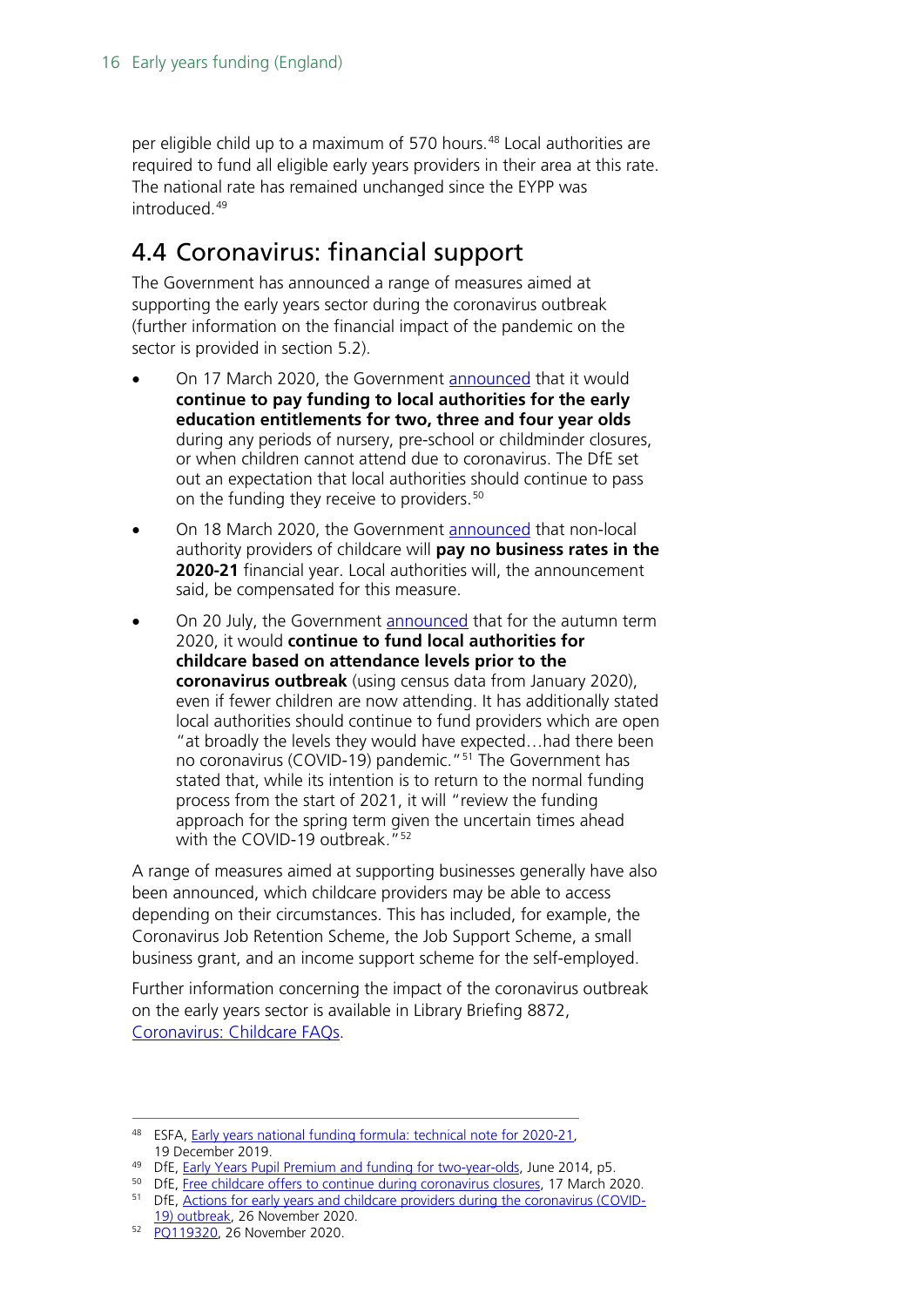## <span id="page-16-0"></span>5. Commentary on funding levels

### <span id="page-16-1"></span>5.1 Pre-coronavirus outbreak

Representatives of childcare providers were contending prior to the coronavirus outbreak that early years funding was not sufficient to cover the increasing costs of provision.

For example, in response to the Government [announcement](https://www.gov.uk/government/news/government-announces-pay-rise-for-28-million-people) in December 2019 that the national living wage would increase by 6.2% from April 2020, from £8.21 to £8.72, the Day Nurseries Association stated that "without tackling the chronic underfunding of early years, this increase will threaten more childcare providers with closure".<sup>[53](#page-16-2)</sup> Similarly, the Early Years Alliance, stated the following in response to the Spending Review 2020:

While the government might argue that any increase in early years funding is better than nothing, the fact is that for many nurseries, pre-schools and childminders across the country, the impact of these new funding rates will be negligible.

These providers are facing huge increases in business costs every year: rises in the national living and minimum wages, mortgages and rents, business rates, utilities costs – the list goes on and on. And yet, many have seen little to no increase in funding over recent years, and so an increase of just a few pennies is going to do little to help those already struggling to remain sustainable in the long term.

Worst still is the news that those areas that have seen funding fall over recent years will now see their rates frozen rather than increase. For providers in these areas already fighting for survival, this could well be the final straw.

Childcare providers play an absolutely vital role in caring for and educating children at the most important stage of their development – and yet so many are paid a pittance by government for doing so. It is insulting, it is demeaning and it cannot continue. It's crucial, therefore, that whoever forms the next government addresses the historic underfunding in the sector and ensures that the early years providers is properly funded, both now and in the future.[54](#page-16-3)

In its [Childcare Survey 2020,](https://www.familyandchildcaretrust.org/sites/default/files/Resource%20Library/Coram%20Childcare%20Survey%202020_240220.pdf) published in February 2020, Coram reported that fifty per cent of local authorities that responded viewed the introduction of the 30 hour extended entitlement "as having a negative impact on the financial sustainability of childcare providers compared to eight per cent viewing this as having a positive impact". Around 87 per cent of local authorities in England participated in the survey.<sup>[55](#page-16-4)</sup>

<span id="page-16-2"></span><sup>53</sup> HM Treasury, [Government announces pay rise for 2.8 million people,](https://www.gov.uk/government/news/government-announces-pay-rise-for-28-million-people) , 31 December 2019; Day Nurseries Association [,Unfunded Minimum and Living Wage increases](https://www.ndna.org.uk/NDNA/News/Latest_news/2020/Unfunded_Minimum_and_Living_Wage_increases_threaten_nurseries.aspx)  [threaten nurseries,](https://www.ndna.org.uk/NDNA/News/Latest_news/2020/Unfunded_Minimum_and_Living_Wage_increases_threaten_nurseries.aspx) .

<span id="page-16-3"></span><sup>&</sup>lt;sup>54</sup> Early Years Alliance, [Government reveals local authority funding rates for 2020/21,](https://www.eyalliance.org.uk/news/2019/10/government-reveals-local-authority-funding-rates-202021) 31 October 2019.

<span id="page-16-4"></span><sup>&</sup>lt;sup>55</sup> Coram, [Childcare Survey 2020,](https://www.familyandchildcaretrust.org/sites/default/files/Resource%20Library/Coram%20Childcare%20Survey%202020_240220.pdf) February 2020, pp27, 34.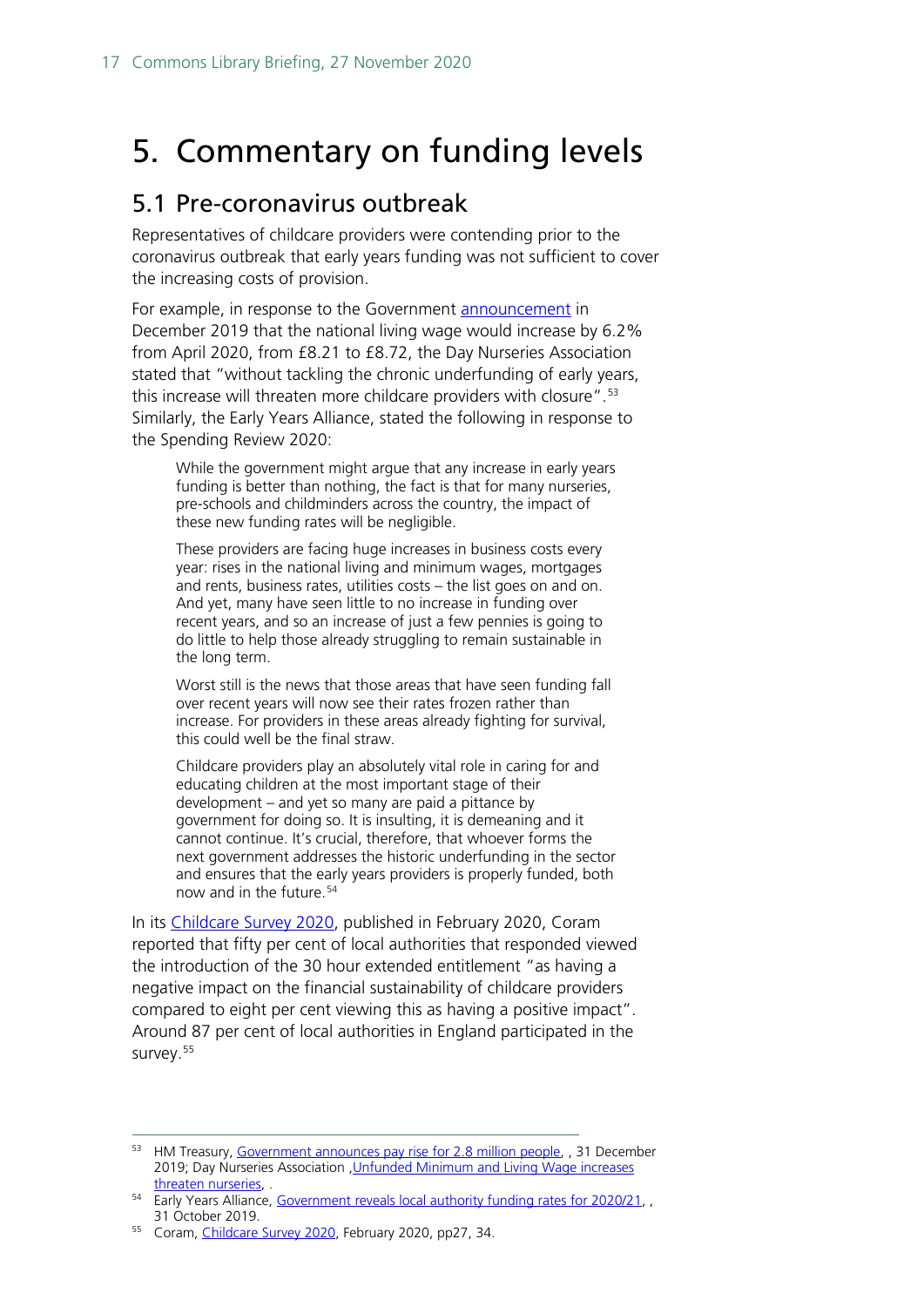### <span id="page-17-0"></span>5.2 Impact of coronavirus outbreak

The coronavirus outbreak has impacted financially on childcare providers, including because of the enforced closures during the national lockdown and lower levels of attendance since then, and due to the increased costs associated with infection prevention and control measures.<sup>[56](#page-17-2)</sup> A survey report published by the early years charity **Early** [Education](https://www.early-education.org.uk/sites/default/files/The%20impact%20of%20COVID-19%20on%20MNS.pdf) in October 2020, for example, suggested that the proportion of MNS expecting to balance their budget at the end of 2020-21 had fallen from 51% to 28% as a result of the pandemic. $57$ 

In a September 2020 report, the Institute for Fiscal Studies (IFS) [estimated](https://www.ifs.org.uk/publications/14990) that "a quarter of private nurseries might have been operating at a significant deficit" during the national lockdown, compared to 11% before the pandemic.<sup>[58](#page-17-4)</sup>

With regards to the impact of lower attendance, the IFS estimated that "for every 5 percentage point drop in fee income between 5% and 25% compared with pre-crisis levels, an additional 3–4 percentage points of providers are likely to face a significant deficit". The extent to which government support for the sector will be needed depends, the IFS has said, on how the market adjusts to changing levels of demand:

Before the pandemic, the childcare market featured significant turnover and there was some spare capacity at around 70% of providers, suggesting that the market is mature and could potentially adjust to rises and falls in demand (at least at the national level). But the current fall in demand is unprecedented and the blow to providers' finances could force some to close or shed places. So policymakers will need to monitor whether (and where) capacity comes back when demand starts to return. There are also risks around losing capacity for particular age groups or at particular provider types.<sup>[59](#page-17-5)</sup>

### <span id="page-17-1"></span>Financial sustainability of providers

Concerns have been raised that the additional financial pressures caused by the coronavirus outbreak could force some providers to close.

For example, in an October 2020 report, [Education Policy responses](https://epi.org.uk/wp-content/uploads/2020/10/UK-Education-Policy-Response_Pandemic_EPI.pdf?utm_source=HOC+Library+-+Current+awareness+bulletins&utm_campaign=ed5fdbca85-Current_Awareness_Social_Policy_I_12-10-2020&utm_medium=email&utm_term=0_f325cdbfdc-ed5fdbca85-103730665&mc_cid=ed5fdbca85&mc_eid=799d91902d)  [across the UK to the pandemic,](https://epi.org.uk/wp-content/uploads/2020/10/UK-Education-Policy-Response_Pandemic_EPI.pdf?utm_source=HOC+Library+-+Current+awareness+bulletins&utm_campaign=ed5fdbca85-Current_Awareness_Social_Policy_I_12-10-2020&utm_medium=email&utm_term=0_f325cdbfdc-ed5fdbca85-103730665&mc_cid=ed5fdbca85&mc_eid=799d91902d) the Education Policy Institute provided a summary of surveys and studies to date on the extent of pressures or closures of early years settings. Noting that there are indications that many providers were struggling to cover costs even before the pandemic, the report stated: "we know that settings were vulnerable to

<span id="page-17-2"></span><sup>&</sup>lt;sup>56</sup> [Statistics published by the DfE](https://explore-education-statistics.service.gov.uk/find-statistics/attendance-in-education-and-early-years-settings-during-the-coronavirus-covid-19-outbreak) provide a summary of attendance in early years settings from Thursday 16 April. They are updated on a weekly basis. Further information is available in section 2.2 of Library Briefing 8872, Coronavirus: [Childcare FAQs.](https://commonslibrary.parliament.uk/research-briefings/cbp-8872/)

<span id="page-17-3"></span><sup>57</sup> Early Education, NAHT, NEU and UNISON [Maintained nursery schools and COVID-](https://www.early-education.org.uk/sites/default/files/The%20impact%20of%20COVID-19%20on%20MNS.pdf)[19: vital community services on a cliff-edge,](https://www.early-education.org.uk/sites/default/files/The%20impact%20of%20COVID-19%20on%20MNS.pdf) October 2020.

<span id="page-17-4"></span><sup>58</sup> Institute for Fiscal Studies (IFS), Challenges for the childcare market: the implications [of COVID-19 for childcare providers in England,](https://www.ifs.org.uk/publications/14990) 4 September 2020, pp8-9

<span id="page-17-5"></span><sup>59</sup> Institute for Fiscal Studies (IFS), Challenges for the childcare market: the implications [of COVID-19 for childcare providers in England,](https://www.ifs.org.uk/publications/14990) 4 September 2020, pp11-12. See also, section 2.3 of, IFS, [2020 annual report on education spending in England,](https://www.ifs.org.uk/publications/15150?utm_source=HOC+Library+-+Current+awareness+bulletins&utm_campaign=4274cca2d6-Current_Awareness_Social_Policy_I_03-11-2020&utm_medium=email&utm_term=0_f325cdbfdc-4274cca2d6-103730665&mc_cid=4274cca2d6&mc_eid=799d91902d)  November 2020.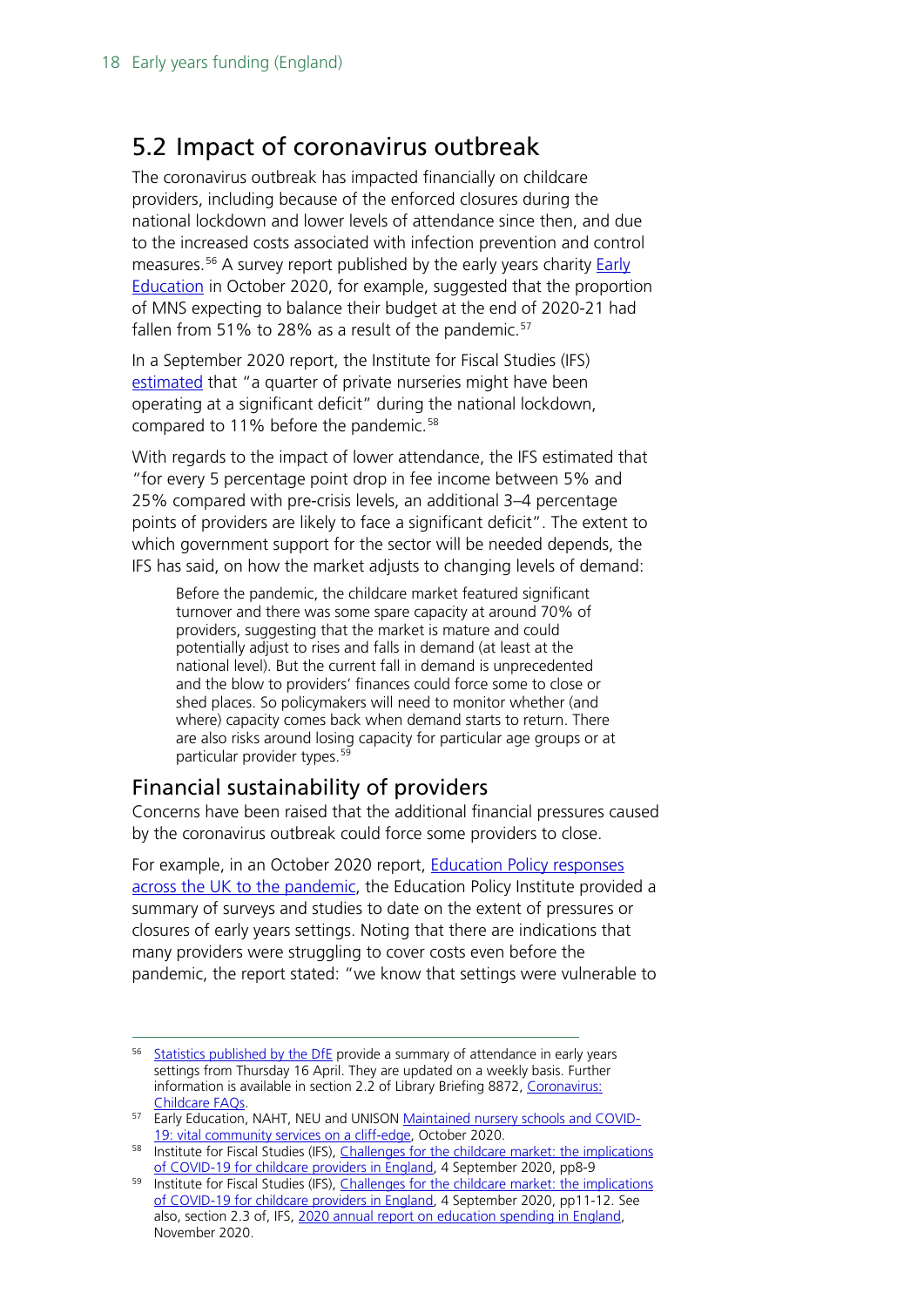this crisis in a number of ways, and that without the right kinds of government support, many providers would be forced to close."<sup>[60](#page-18-0)</sup>

In a DfE-commissioned [survey](https://assets.publishing.service.gov.uk/government/uploads/system/uploads/attachment_data/file/929329/SCEYP_COVID-19_main_report.pdf) conducted between 2 July and 20 July, a nationally representative sample of group-based early years providers and childminders were asked, based on what they knew at the time, "how long they were reasonably confident that it would be financially sustainable to continue to run their childcare provision." 45 per cent of open group-based providers and 55 per cent of open childminders reported that it would be financially sustainable to continue for another year or longer. The survey report, published in October 2020, emphasised, however, that providers at this time were not aware of subsequent developments:

It is important to note that this survey was conducted before the Government's announcement on 20 July that Local Authorities would continue to be funded for the Autumn term at broadly the levels they would have expected to see in the 2020 autumn term had there been no coronavirus outbreak, which may or may not have influenced how open GBPs [Group based providers] or open CMs [Child Minders] may have responded to this question. Furthermore, it is likely that providers answered this based on parent demand and child attendance in July, which has since increased; an estimated 761,000 children attended early years settings on 15 October.<sup>[61](#page-18-1)</sup>

On 30 October 2020, the Early Years Alliance [stated](https://www.eyalliance.org.uk/news/2020/10/alliance-calls-%C2%A3240m-early-years-funding-spending-review) that in a survey of early years providers, only a quarter of respondents expected to make a profit between then and March 2021, and one in six thought they could close by Christmas without additional funding. It called on the Government to "commit to a £240 million Early Years Sufficiency Fund at the [then] upcoming Spending Review".<sup>[62](#page-18-2)</sup>

While welcoming welcomed the additional funding subsequently announced at the Spending Review 2020, the Early Years Alliance stated that "at a time when so many early years providers are on the brink of closure, it is frankly insulting that the government is continuing to tinker at the edges rather than committing to properly funding early years provision in this country." It added that "without a substantial investment into the early years sector, we will start to see providers shut their doors, parents lose vital childcare and children prevented from accessing critical early education."[63](#page-18-3)

In a November 2020 [briefing on the early years sector,](https://www.gov.uk/government/publications/covid-19-series-briefing-on-early-years-october-2020) Ofsted said that, of 208 providers surveyed, around 65 per cent were "not worried" that their business would have to close. Ofsted also reported the number of providers registered with Ofsted had increased slightly from 31 March to 31 August, from 75,068 to 75,336, though the number of registered

<span id="page-18-0"></span><sup>&</sup>lt;sup>60</sup> Education Policy Institute, Education Policy responses across the UK to the pandemic, October 2020, pp22-3.

<span id="page-18-1"></span><sup>&</sup>lt;sup>61</sup> DfE, [Survey of Childcare and Early Years Providers and COVID-19,](https://assets.publishing.service.gov.uk/government/uploads/system/uploads/attachment_data/file/929329/SCEYP_COVID-19_main_report.pdf) October 2020, pp10-11.

<span id="page-18-2"></span><sup>&</sup>lt;sup>62</sup> Early Years Alliance, Alliance calls for £240m early years funding in Spending [Review,](https://www.eyalliance.org.uk/news/2020/10/alliance-calls-%C2%A3240m-early-years-funding-spending-review) 30 October 2020.

<span id="page-18-3"></span> $63$  Early Years Alliance, Treasury announces  $£44$  million additional early years funding. 25 November 2020.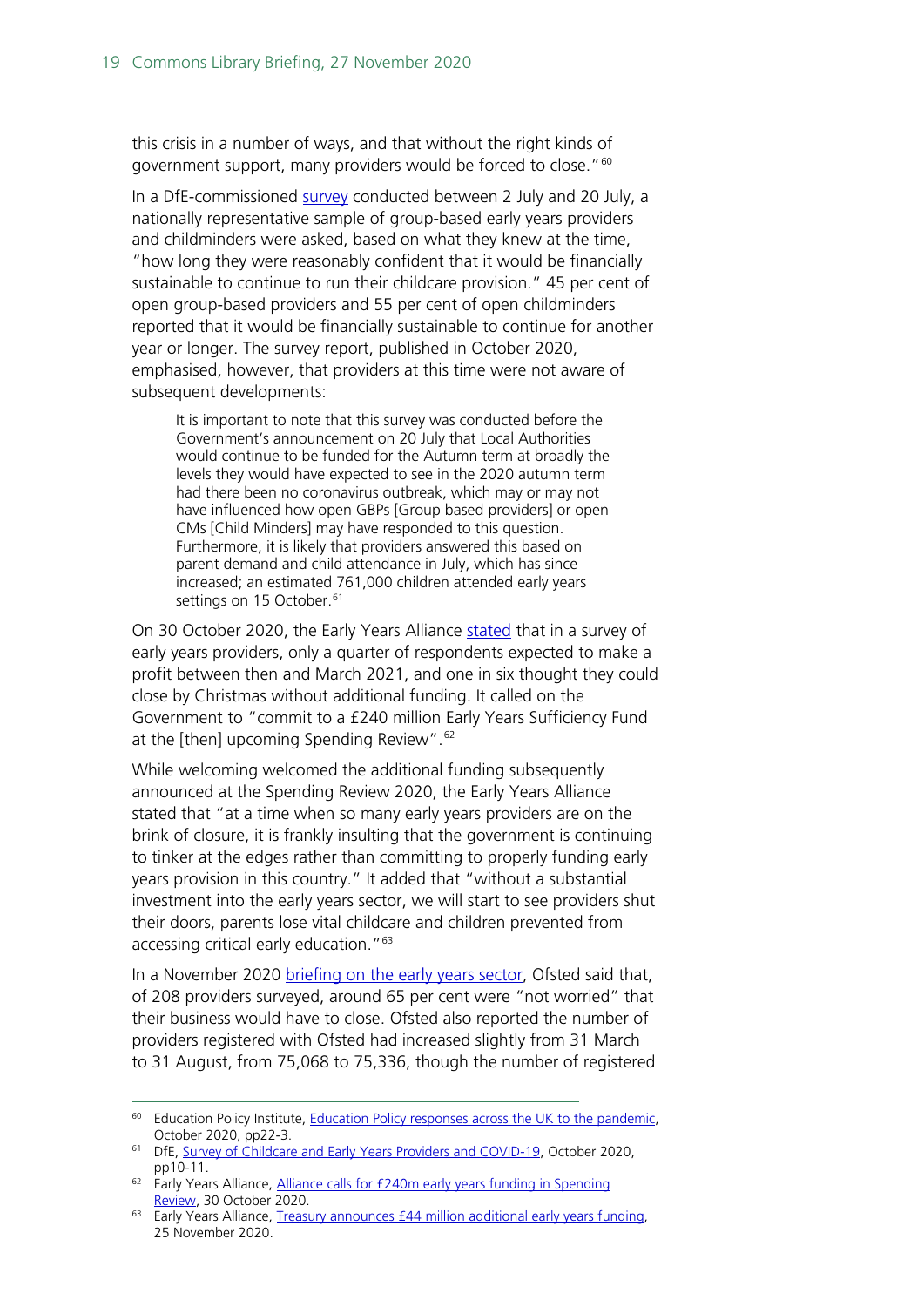childminders fell faster than in previous years, from 36,972 to 36,631 in the same period.<sup>[64](#page-19-2)</sup>

#### <span id="page-19-0"></span>Government support

As set out in section 4.4. above, the Government has announced a range of measures aimed at supporting early years providers during the coronavirus outbreak.

In [response to a parliamentary question](https://questions-statements.parliament.uk/written-questions/detail/2020-11-12/114782) on 20 November 2020, the Minister, Vicky Ford, outlined the support provided to the early years sector during the pandemic and stated that the Government continued "to work closely with both local authorities and the early years sector organisations to monitor the impact of the COVID-19 outbreak on the sector." She added that the Government also continued to "look at the costs associated with the outbreak and to secure the best and most appropriate support for the sector."<sup>[65](#page-19-3)</sup>

Further information concerning the impact of the coronavirus outbreak on the early years sector is available in Library Briefing 8872, [Coronavirus: Childcare FAQs.](https://commonslibrary.parliament.uk/research-briefings/cbp-8872/)

## <span id="page-19-1"></span>5.3 DfE's 2019 provider finances report

In October 2020, the DfE published an analysis of early years providers' finances using data from the [annual survey of childcare and early years](https://www.gov.uk/government/statistics/childcare-and-early-years-providers-survey-2019)  [providers for 2019.](https://www.gov.uk/government/statistics/childcare-and-early-years-providers-survey-2019) The report noted that the data used was collected prior to the coronavirus outbreak and so will not reflect the situation of providers during the ongoing situation.

The report's findings included:

- The **mean total weekly cost paid by providers each week (excluding mortgage and rent for childminders) was £2,141 in 2019 (and £4,499 for all providers excusing childminders).** There was no statistically significant difference in the mean weekly cost between 2018 and 2019. The total weekly costs in 2019 was higher for MNS (£12,909) and private providers (£5,584) than all other provider types.
- The **mean total weekly income for all providers was £2,872 in 2019 (and £6,387 for all providers excluding childminders)** and was higher than in 2018. The mean total weekly income in 2019 was highest for MNS (£11,921) and private providers (£9,375).
- On average, **providers received 59% of their income from parent paid fees in 2019, with 29% from free entitlement funding and 12% from other sources.** However, there were substantial differences in the income breakdown between provider types. While private providers received similar proportions of income from parent-paid fees (47%) and free entitlement funding (41%), most income came from free entitlement funding for voluntary providers (63%), nursery classes in schools (74%)

<span id="page-19-2"></span><sup>64</sup> Ofsted, [Covid-19 series: Briefing on early years,](https://www.gov.uk/government/publications/covid-19-series-briefing-on-early-years-october-2020) October 2020, p9.

<span id="page-19-3"></span><sup>65</sup> [PQ114782,](https://questions-statements.parliament.uk/written-questions/detail/2020-11-12/114782) 12 November 2020.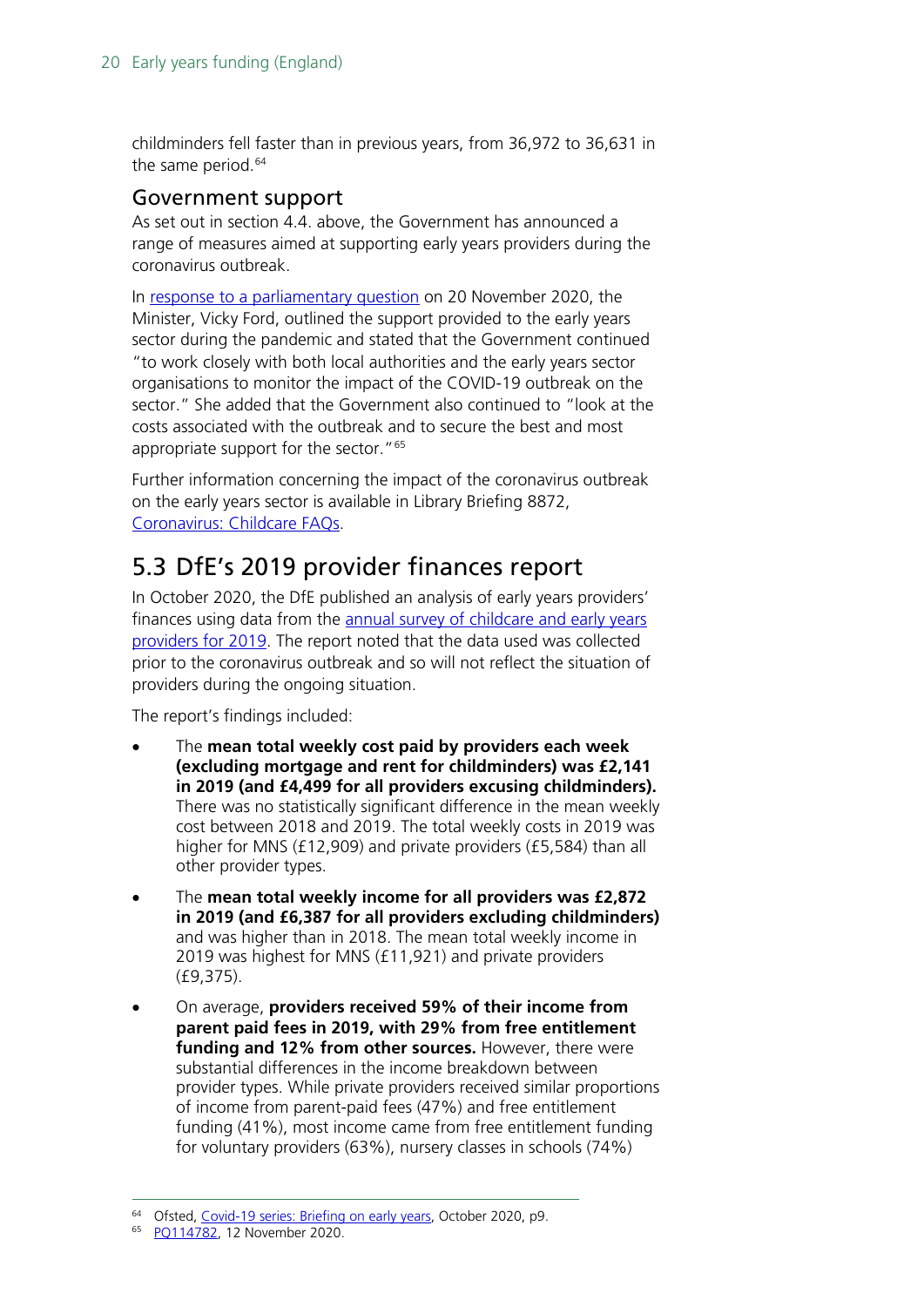and MNS (69%). Childminders received 75% of their income from parent fees.

• The **mean income-to-cost-ratio (total weekly income divided by total weekly cost) for all providers was 1.42 in 2019** (1.37 for all providers excluding childminders). The mean ratio was highest for private providers (1.58) and lowest for MNS (0.96). **The median income-to-cost ratio (the middle observation when providers are ranked from lowest to highest) was 0.99, indicating that half of providers were around or below the breakeven point where total costs equal total income**. [66](#page-20-1)

### <span id="page-20-0"></span>5.4 IFS 2020 annual report on education spending

In its 2020 [annual report on education spending in England,](https://www.ifs.org.uk/publications/15150?utm_source=HOC+Library+-+Current+awareness+bulletins&utm_campaign=4274cca2d6-Current_Awareness_Social_Policy_I_03-11-2020&utm_medium=email&utm_term=0_f325cdbfdc-4274cca2d6-103730665&mc_cid=4274cca2d6&mc_eid=799d91902d) the IFS suggested that "the main challenge facing the early years is simply remaining open as parental demand remains well below pre-pandemic levels." "The widespread closure of settings would", the report added, "represent a significant economic and social cost, particularly if closures are concentrated in certain areas of the country."

The report's findings included (bold added):

- **Government spending on funded early education and childcare places for 3- and 4-year-olds stood at £3.3 billion in 2019–20** (in today's prices). **This is equivalent to £3,800 per child accessing a place, down almost £100 from its high point** the previous year due to a realterms fall in rate of spending per hour.
- **Real-terms spending per hour has been falling since 2017–18; in 2019–20 it stood at the same level as in 2016–17**, meaning that the boost to hourly spending alongside the introduction of the extended entitlement in 2017 has been eroded. **Spending per hour for the 2 year-old entitlement has dropped even more sharply, falling 9% in real terms between 2018–19 and 2019– 20**. Most local authorities are due to see another small drop in real-terms hourly funding rates in 2020–21, though the impact of this on providers will be dwarfed by the financial consequences of COVID-19.

[…]

- **During lockdown, providers delivering mostly or entirely free entitlement hours were financially well protected** by the government's commitment to continue to fund those hours based on pre-pandemic take-up. But most providers offer a mix of publicly and privately funded hours, so are exposed to financial risk from the steep drop in childcare demand.
- **The end or reconfiguration of some of the programmes that support privately funded providers** and the reassessment of free entitlement funding in January 2021 **mean that providers are much more financially exposed**, either to a second lockdown or

<span id="page-20-1"></span>DfE, Providers' finances: Evidence from the Survey of Childcare and Early Years [Providers 2019,](https://www.gov.uk/government/publications/providers-finances-survey-of-childcare-and-ey-providers-2019?utm_source=75586f05-c3a1-4b92-bce5-2488bcdbefdc&utm_medium=email&utm_campaign=govuk-notifications&utm_content=daily) October 2020, pp10-12.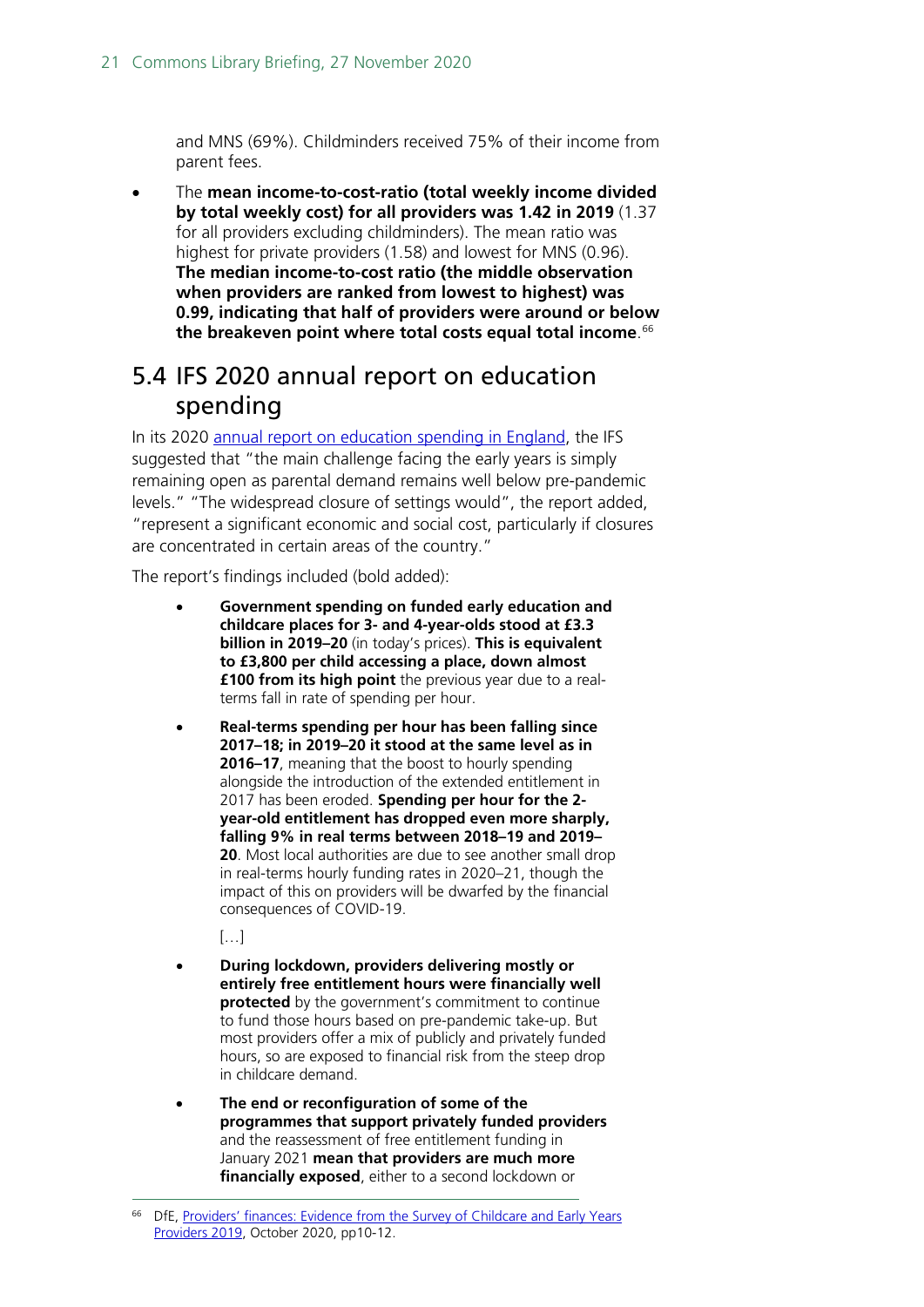#### 22 Early years funding (England)

simply to a rather slow and incomplete return of demand for childcare.<sup>[67](#page-21-0)</sup>

<span id="page-21-0"></span><sup>&</sup>lt;sup>67</sup> IFS[, 2020 annual report on education spending in England,](https://www.ifs.org.uk/publications/15150?utm_source=HOC+Library+-+Current+awareness+bulletins&utm_campaign=4274cca2d6-Current_Awareness_Social_Policy_I_03-11-2020&utm_medium=email&utm_term=0_f325cdbfdc-4274cca2d6-103730665&mc_cid=4274cca2d6&mc_eid=799d91902d) 3 November 2020.